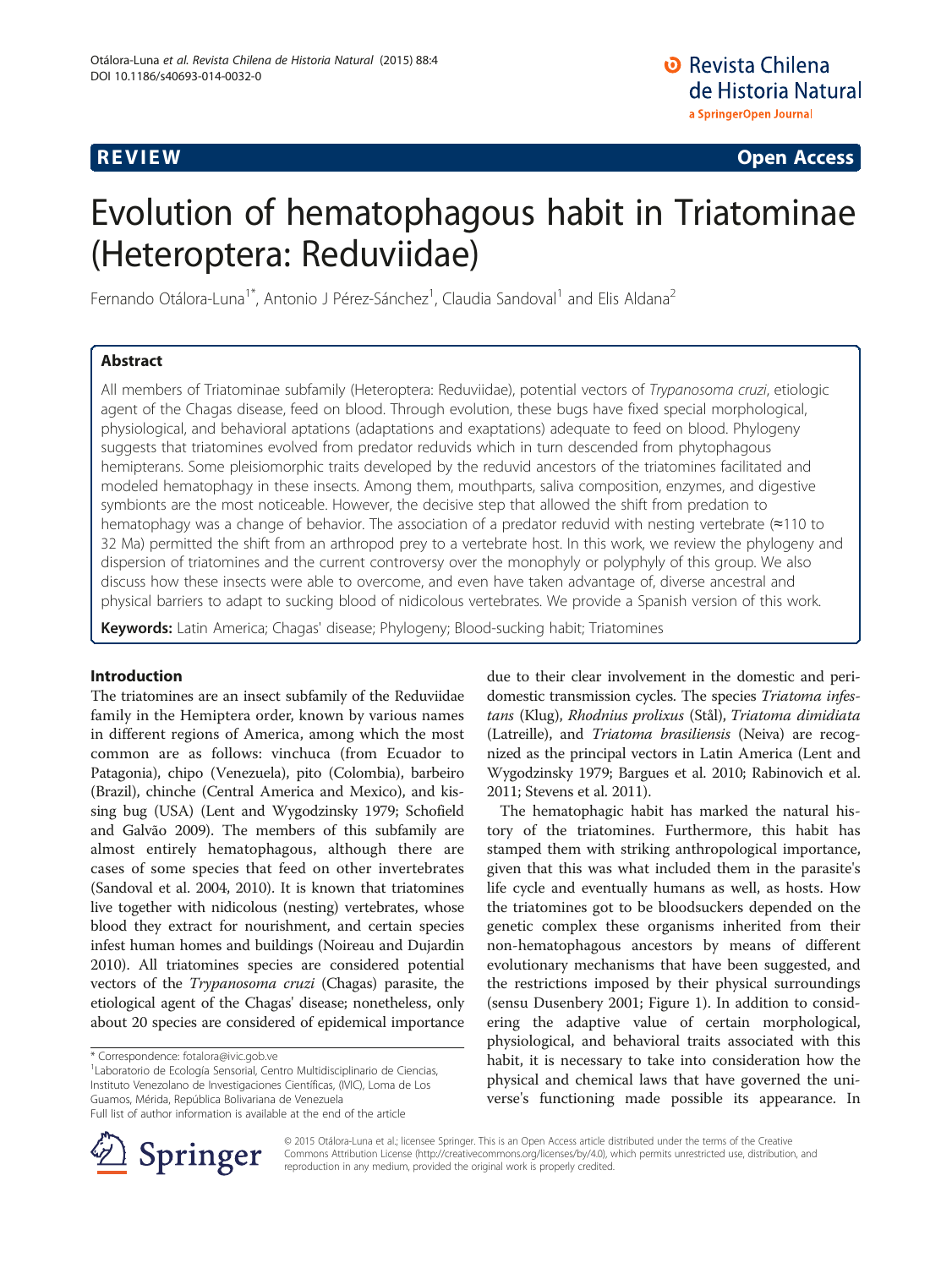

<span id="page-1-0"></span>

other words, given that the phenotypical expression is not limited only by restrictions on their functioning but also by the way they were made (physical restraints) and by their past (historical and phylogenetic limits), it must be supposed that the driven force could be as much historicalgenetic as environmental (sensu De Renzi [2009](#page-10-0); Dusenbery [2001;](#page-10-0) Figure 1). The theory of functional morphology or biomorphodynamics has advanced considerably towards this neo-evolutionary line of thinking (De Renzi [2009\)](#page-10-0) and has allowed us to understand better the triatomines' evolution (e.g., González et al. [2009](#page-10-0)). This review will offer a sketch of the phylogeny and radiation of the group and will show how these insects could have overcome, and even taken advantage of, several physical and ancestral barriers to adapt to bloodsucking of a nidicolous host. We discuss how the step from preying to bloodsucking was influenced by, among other things, a change of behavior of the reduvidian ancestors of the triatomines. We provide a Spanish version of this work (Additional file [1](#page-10-0)).

#### Review

## Triatomines phylogeny

Hemiptera The beginnings of the Hemiptera order go back to the late Carboniferous, 300 million years ago (Ma), with fossils dated to the Early Permian (Wootton [1981](#page-12-0); Burmester [2001;](#page-10-0) Grimaldi and Engel [2005](#page-11-0); Table 1). Nearly 82,000 species have been described within this monophyletic order, and it is by far the largest group of hemimetabolic insects, whose diversity is probably related to the radiation of the angiosperms (Gillot [2005;](#page-10-0) Grimaldi and Engel [2005](#page-11-0); Forero [2008](#page-10-0)). According to Dolling ([1991\)](#page-10-0), the success of hemipterans could be based on the following characteristics: (i) compact flat bodies, a trait which allows them to

find refuge, and in some cases, food; (ii) ability to fly in the adult stage (for the majority of the species), an important characteristic for the explotation of new and better resources; (iii) a highly concentrated nervous system which permits fast and varied movements; and (iv) the presence

| Table 1 Time of emergence of hemipteroid insects and |  |  |
|------------------------------------------------------|--|--|
| some warm blooded vertebrates                        |  |  |

| Era       | Period        | Epoch       | Date<br>(Ma) | Originated group (Ma)                       |
|-----------|---------------|-------------|--------------|---------------------------------------------|
| Cenozoic  | Quaternary    | Holocene    | 0.012        | Triatomines domiciliation                   |
|           |               | Pleistocene | 2.6          |                                             |
|           | Neogene       | Pliocene    | 5.3          |                                             |
|           |               | Miocene     | 23           | (Nidicolous vertebrates<br>diversification) |
|           | Paleogene     | Oligocene   | 34           |                                             |
|           |               | Eocene      | 55           |                                             |
|           |               | Paleocene   | 65           | Triatominae<br>$(≈32$ to 110) <sup>a</sup>  |
| Mesozoic  | Cretaceous    |             | 144          | Birds $(*150)$                              |
|           | Jurassic      |             | 206          | Mammals $(\approx 200)$                     |
|           | Triassic      |             | 250          |                                             |
|           |               |             |              | Reduviidae (≈230)                           |
| Paleozoic | Permian       |             | 290          | Hemiptera (≈300)                            |
|           | Carboniferous |             | 354          |                                             |
|           | Devonian      |             | 417          |                                             |
|           | Silurian      |             | 443          |                                             |
|           | Ordovician    |             | 490          |                                             |
|           | Cambrian      |             | 543          |                                             |

The geological data correspond to millions of years (Ma). <sup>a</sup>There is a broad debate about the date of origin of Triatominae; for more information, see the text.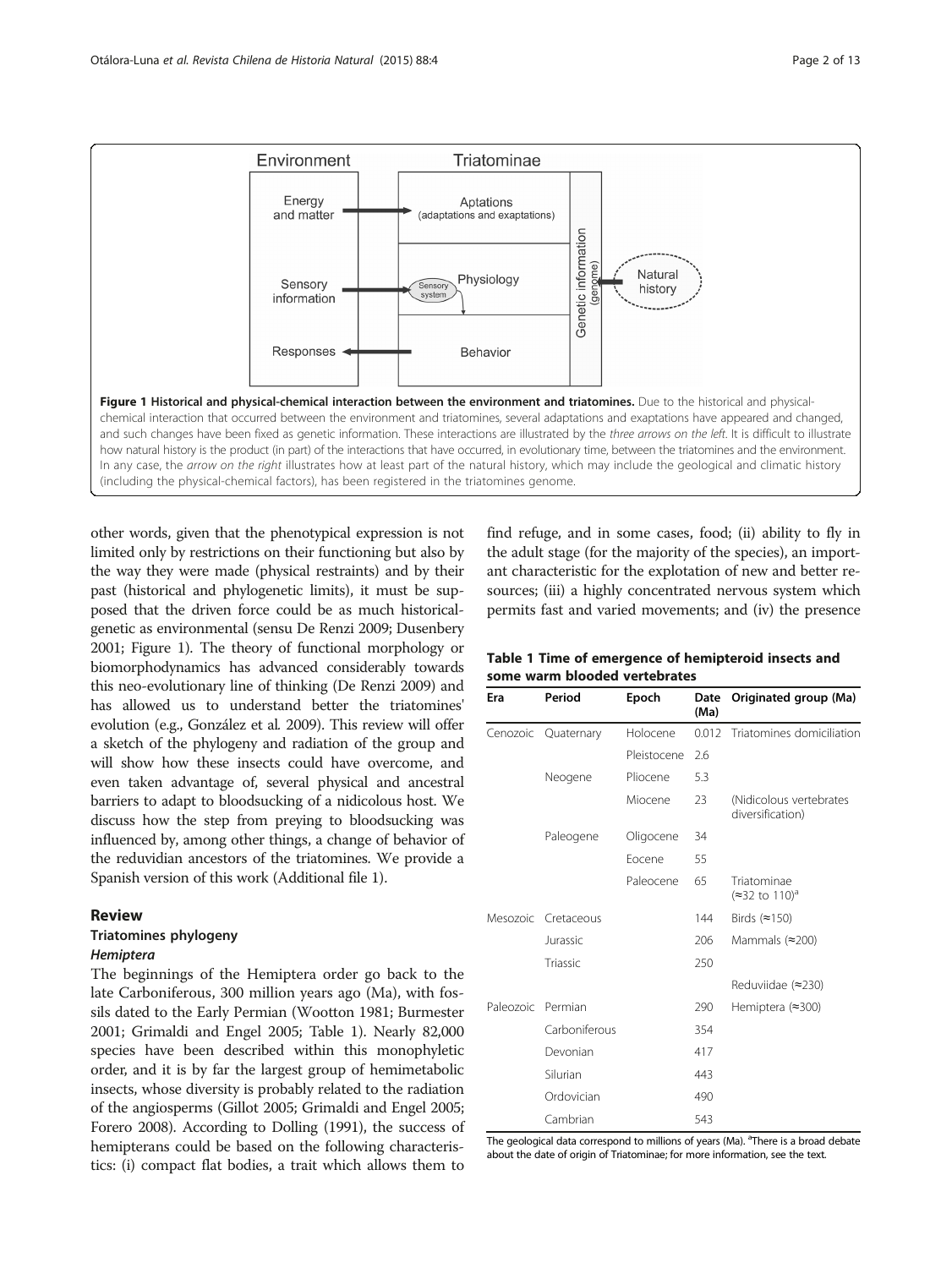of a piercing-sucking buccal mechanism by means of which they can access various vegetal fluids and animal tissues. In this sense, it is believed that the first Hemiptera were phytophagous and both that entomophagy and hematophagy evolved from these sap and phloem-sucking insects (Grimaldi and Engel [2005](#page-11-0)).

#### Heteroptera

Traditionally, the Hemiptera order has been divided in two groups or suborders, Homoptera (Sternorrhyncha and Auchenorrhyncha) and Heteroptera, which includes the triatomines (Dolling [1991;](#page-10-0) Gillot [2005](#page-10-0)). With nearly 40,000 known species, Heteroptera is sometimes accepted as a complete order and as a monophyletic taxon (Dolling [1991](#page-10-0); Forero [2008;](#page-10-0) Weirauch and Schuh [2011](#page-12-0)). This group is recognized principally by its hemelytrous forewings, which present a chitinous area from the anterior part to the middle (corium) and a membranaceous area from the middle to the distal part (Grimaldi and Engel [2005;](#page-11-0) Weirauch and Schuh [2011\)](#page-12-0). However, the presence of gula, scent glands on the metathorax and abdomen, and a noticeable reduction of the tentorium are their principal synapomorphic characteristics (Forero [2008](#page-10-0); Weirauch and Schuh [2011](#page-12-0)). Although the scent glands are quite conspicuous in the group, they are absent in some aquatic forms (Staddon [1979](#page-11-0); Weirauch and Schuh [2011\)](#page-12-0). The appearance of a highly versatile sucking mouth, both functional and effective, could have drawn the group's evolution (Vázquez and López [1999](#page-11-0)) through aptation processes, which means processes of adaptation and exaptation<sup>a</sup> (sensu Gould and Vrba [1982](#page-10-0); De Renzi [2009](#page-10-0)). Note that we associate the term functional to the concept of adaptations and the term effective to that of exaptations; therefore, the adaptations have functions, while the exaptations have effects<sup>b</sup> (Gould and Vrba [1982](#page-10-0); De Renzi [2009](#page-10-0)). Only Heteroptera has a hard conspicuous gula, an area of the cuticle next to the ventral region of the cephalic capsule that separates the mouthparts from the protothorax, which represents a specialized morphologic aptation that permits the suction of liquids (Lent and Wygodzinsky [1979](#page-11-0); Grimaldi and Engel [2005](#page-11-0)). The result has been the ability to move the rostrum forwards and allow them a greater freedom of movement than have members of Stenorrhyncha and Auchenorryncha. This versatile proboscis lets the heteropters to exploit a greater variety of alimentary resources, including animal tissue (Grimaldi and Engel [2005](#page-11-0)). The absence of predators in Homoptera, and their presence in Heteroptera, suggests that the appearance of predation preceded the appearance of hematophagy, which could signal the divergence of the Reduviidae, and eventually of the Triatominae, within the Heteroptera (Vázquez and López [1999\)](#page-11-0).

Predation is common in heteropters, and many of the families consist totally of insect predators (entomophages) that occupy a broader range of habitats than the other phytophagic members. The hematophagy appears to have risen more than once stemming from predator heteropters. Some families, like Cimicidae, Polyctenidae, and Reduviidae, have developed the capacity to feed on vertebrate blood (Lehane [2005\)](#page-11-0). Cimicidae (bedbugs) feed exclusively on vertebrate blood, usually of birds, bats, and human beings; while all the members of the small Polyctenidae family (e.g. Eoctenes spasmos Waterhouse) feed on bats in both the Old and the New World (Kim [1985](#page-11-0); Lehane [2005\)](#page-11-0). Within the Reduviidae, the members of the Triatominae subfamily feed on the blood of several nidicolous vertebrates. Hence, it seems probable that the hematofagous heteropters of the Cimicidae, Polyctenidae, and Reduviidae families are all descendents of earlier primitive predator forms, which have not necessarily been intimately related from the phylogenetic point of view, so that hematophagy could have appeared more than once in the history of the evolution of these groups.

The records of hematophagy in other families of Heteroptera have been anecdotic or have only shown a facultative capacity for bloodsucking. The majority of the Lygaeidae family (Cleradini tribe), descendants of earlier plant- and grain-eating forms, are normally seed eaters. But, some of them feed on other insects and can, as in the case of the more developed nymphs and adults of Clerada apicicornis (Signoret), steal blood from recently fed triatomines or feed directly on vertebrates in repose under laboratory conditions (Torres et al. [2000](#page-11-0)). Apparently, some members of the Anthocoridae family or flower bugs, specifically Anthocoris pilosus (Jakovlev) and Lyctocoris campestris (Fabricius), are facultative blood consumers. Some species of the family Miridae or capsid bugs will feed on vertebrate blood if they are permitted to do so, and at least one member of the Physoderinae (Reduviidae) subfamily, Cryptophysoderes fairchildi (Wygodzinsky & Maldonado), can do so also (Carcavallo et al. [2000](#page-10-0)). Nonetheless, the majority of the bites of these groups are apparently exploratory and do not lead to a prolonged feeding.

#### Reduviidae

The reduvids comprise 25 subfamilies and nearly 6,800 described species (Maldonado-Capriles [1990](#page-11-0); Hwang and Weirauch [2012](#page-11-0)). They represent a pleisiomorphic family among heteropters, whose fossil registry suggests the appearance of the first predator forms during the Permian-Triassic, 230 Ma (Maldonado-Capriles [1990](#page-11-0); Grimaldi and Engel [2005](#page-11-0); Table [1\)](#page-1-0). Nonetheless, there are certain molecular studies that indicate a more recent date, putting the origin at the middle of the Jurassic, 178 Ma (Hwang and Weirauch [2012](#page-11-0)). These same studies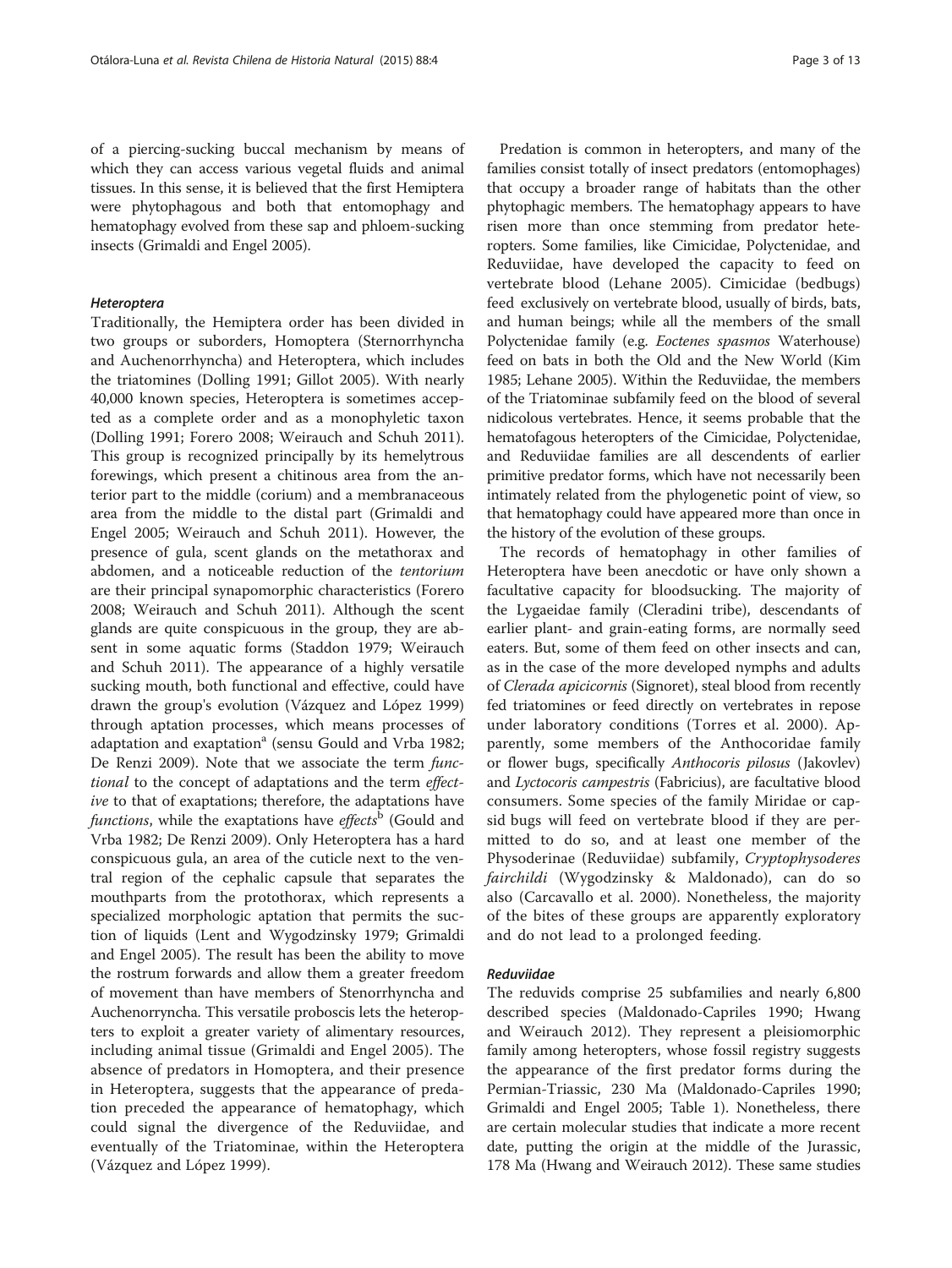suggest that the diversification of lineage occurred at the end of the Cretaceous (97 Ma) and continued during the Miocene. Comparatively, the most primitive subfamily would be Peiratinae (originated 97 Ma), while the most developed would be Triatominae (Hwang and Weirauch [2012\)](#page-11-0), whose origin will be discussed later on. Although the Reduviidae family is generally considered to be tropical, the reduvids are distributed throughout all the continents (excepting Antarctica). According to Aldrich [\(1988](#page-10-0)), in the reduvids (and the phymatids), the sedentary mode of capturing prey and the use of the proboscis for attack and defense appear to have contributed to the shrinking of the metathoracic and dorsal-abdominal scent glands, along with the evolution of new exocrine glands. Thus, two new pairs of sack-like glands have arisen: the Brindley glands, located on the side of the metathorax (Staddon [1979\)](#page-11-0). The isobutyric acid secretion is always present in the triatomine Brindley glands, except in Dipetalogaster maximus (Uhler) that does not bear such glands (Guerenstein and Guerin [2004](#page-11-0)). The presence of a rostrum (labium) mostly short and robust, notably arched and separated from the body that do not extent further than the prosternum, is a unique characteristic of the reduvids. These characteristics of the mouthparts have been lost in a secondary fashion in the triatomines and in some members of the Harpactorinae subfamily, in which we find a longer and more flexible labium. As in other families, all the reduvids are able to stridulate, rubbing the peak of the rostrum in a transversally striated groove located on the prosternum (i.e., the stridulitrum or stridulatory sulcus), and have laterally inserted antennae.

With respect to their behavior, the reduvids form an important group of aggressive predators, the majority of the species being hunters that ambush and grab their victims with fore legs frequently modified specifically for that purpose. These morphologic and behavioral characteristics that were developed while the Reduviidae were predators undoubtedly could have eased the way, both on a functional and an effective basis, for the radiation of the Triatominae subfamily.

#### **Triatominae**

The Triatominae subfamily is formed by 144 described species, grouped in 15 genera and five tribes (Lent and Wygodzinsky [1979](#page-11-0); Galvão et al. [2003;](#page-10-0) Schofield and Galvão [2009;](#page-11-0) Bargues et al. [2010](#page-10-0); Da Rosa et al. [2012](#page-10-0); Gonçalves et al. [2013;](#page-10-0) Table 2). The majority of the species are concentrated in America, although six species of the Linshcosteus genus inhabit continental India and eight species of the Triatoma genus (rubrofasciata complex) are distributed from south-east Asia to New Guinea and the north of Australia (Bargues et al. [2010](#page-10-0)). No native or endemic species have been found on the African continent. With the exception of some species

| Table 2 Tribes, genera, and species in the Triatominae |  |  |  |  |
|--------------------------------------------------------|--|--|--|--|
| subfamily                                              |  |  |  |  |

| <b>Tribes</b>              | Genera                     | Number of species |
|----------------------------|----------------------------|-------------------|
| Alberproseniini            | Alberprosenia              | 2                 |
| Bolboderini                | <b>Belminus</b>            | 8                 |
|                            | Bolbodera                  | 1                 |
|                            | Microtriatoma              | $\overline{2}$    |
|                            | Parabelminus               | 2                 |
| Cavernicolini <sup>a</sup> | Cavernicola                | 2                 |
| Rhodniini                  | Psammolestes               | 3                 |
|                            | Rhodnius <sup>b</sup>      | 17                |
| Triatomini                 | Dipetalogaster             | 1                 |
|                            | Eratyrus                   | 2                 |
|                            | Hermanlentia <sup>c</sup>  | 1                 |
|                            | Linshcosteus <sup>d</sup>  | 6                 |
|                            | Panstrongylus <sup>e</sup> | 14                |
|                            | Paratriatoma               | 1                 |
|                            | Triatoma <sup>t</sup>      | 81                |
| Total                      | 15                         | 144               |

Modified from Galvão et al. [\(2003\)](#page-10-0), Schofield and Galvão ([2009\)](#page-11-0), and Bargues et al. [\(2010](#page-10-0)). <sup>a</sup>Previously, Galvão et al. ([2003](#page-10-0)) included Torrealbaia martinez (Carcavallo, Jurberg & Lent) in the Cavernicolini tribe due to strong morphological similarities with that group. Later on, Forero et al. ([2004\)](#page-10-0) identified the synonymy existing between Torrealbaia (Triatominae) and Amphibolus (Harpactorinae) genera and re-describe this species as Amphibolus venator (Klug) in Harpactorinae. <sup>b</sup>Includes Rhodnius montenegrensis sp. Described by Da Rosa et al. [\(2012\)](#page-10-0) for the state of Rondônia in Brazil. 'Formerly described as Triatoma matsunoi (Fernández-Loayza) (Galvão et al. [2003\)](#page-10-0). <sup>d</sup>Was proposed as a new tribe (Linschcosteini) due to its geographic distribution and non-shared morphological characteristics (Schaefer and Coscarón [2001](#page-11-0); Galvão et al. [2003](#page-10-0)). Nonetheless, ADN sequence comparisons (16S and 28S) suggest that the species of the Linshcosteus genus are genetically related to T. rubrofasciata and could be local derivations of a common ancestor (Hypša et al. [2002](#page-11-0): Schofield and Galvão [2009](#page-11-0)). <sup>e</sup>Includes Panstrongylus martinezorum described by Ayala [\(2009\)](#page-10-0) from the vicinity of Puerto Ayacucho - Venezuela, and absent from the lists of Schofield and Galvão ([2009](#page-11-0)), and Bargues et al. [\(2010\)](#page-10-0). <sup>f</sup>Includes the Meccus (phyllosoma complex), Mepraia (spinolai complex), and Nesotriatoma (flavida complex) genera previously considered as complete taxa (Galvão et al. [2003](#page-10-0)), although now they are included in the rubrofasciata e infestans groups of the Triatoma genus (Schofield and Galvão [2009;](#page-11-0) Bargues et al. [2010](#page-10-0)). Includes Triatoma jatai described by Gonçalves et al. ([2013\)](#page-10-0) from Toncantins state, Brazil.

of the Belminus genus, all the members of Triatominae are bloodsuckers that live in association with vertebrated hosts, either in sylvan habitats like palm trees, bird nests, rodent burrows, or caves or in domestic and peridomicile dwellings (Lent and Wygodzinsky [1979;](#page-11-0) Sandoval et al. [2013\)](#page-11-0). Some species live in a variety of ecotopes and feed on different hosts (Carcavallo et al. [1998](#page-10-0)), while others are more specialized, as occurs with the Psammolestes genus whose members are linked to birds of the Furnariidae family or the Triatoma delpontei (Romana & Abalos) which is associated with the psittacine parrots Myiopsitta monachus (Boddaert) (Salvatella et al. [1993](#page-11-0)). Other specialized examples are Triatoma rubrofasciata (De Geer) and Cavernicola pilosa (Barber), species that prefer to feed on rodents and bats respectively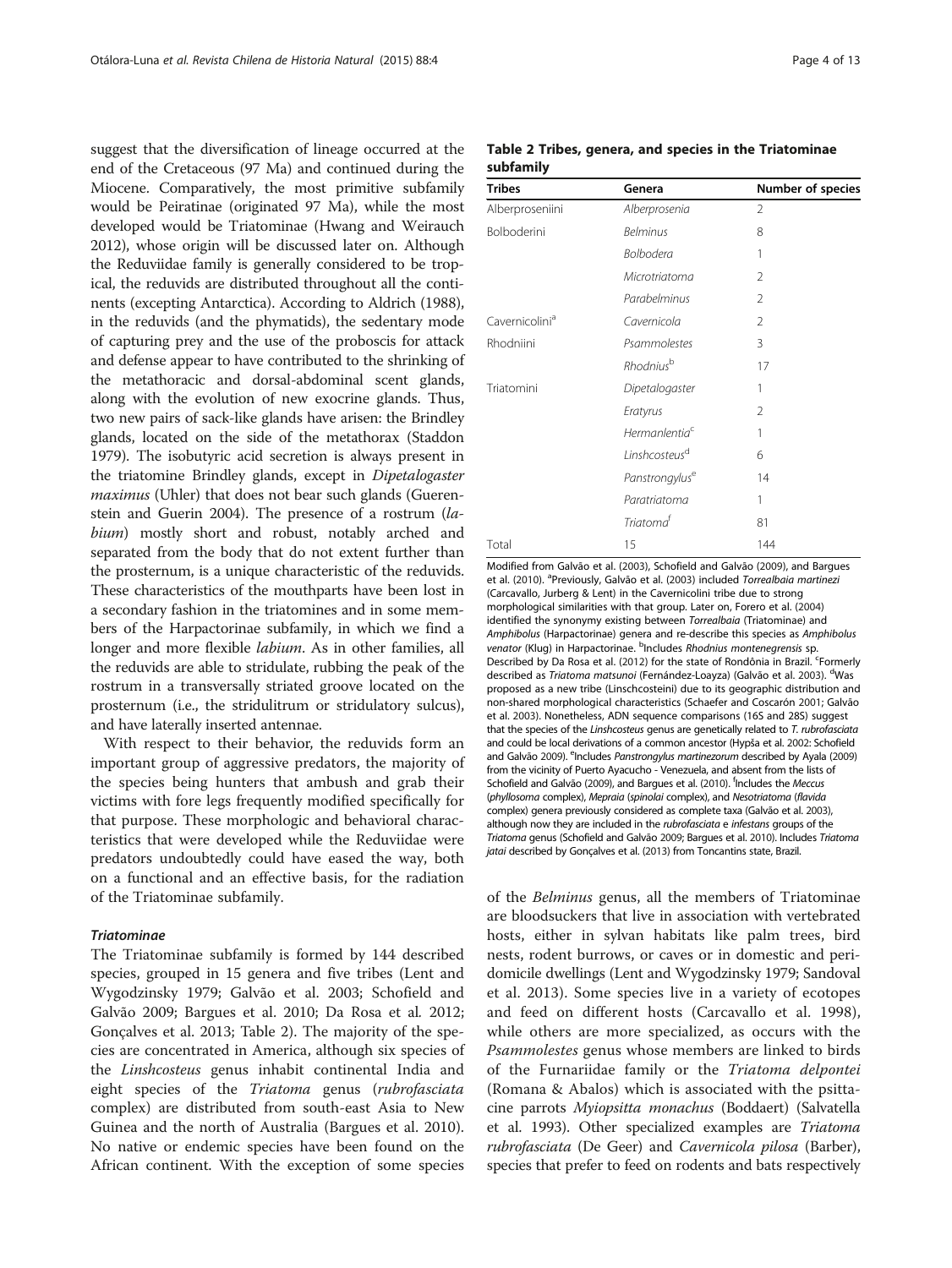(Lent and Wygodzinsky [1979](#page-11-0); Noireau and Dujardin [2010](#page-11-0)).

#### Monophyly, polyphyly, or paraphyly

The first phylogenetic hypothesis for the Triatominae subfamily states a monophyletic origin (Usinger [1944](#page-11-0)). This hypothesis was followed and developed by Lent and Wygodzinsky ([1979\)](#page-11-0) on the base of three autoapomorphies: (i) the hematophagous feeding habit; (ii) the presence of a labium with flexible membranaceous connections between the second and third segment of the mouthparts, which permits advancing the distal pointed segment of the rostrum upwards when is in feeding position; and (iii) the loss of the dorsal scent glands in nymphs. However, there is a controversy with marked differences of opinion about whether the hematophagous habit appeared just once or more times during the phylogenetic history of the group (Galvão [2003\)](#page-10-0). Schofield ([1988](#page-11-0)) is the principal advocate of the polyphyletic hypothesis for the subfamily and states that not only the members of the Rhodniini tribe but also other genera within the Triatomini tribe (*Dipetalogaster*, *Panstrongylus*, and Eratyrus) may represent groups which originated from different phylogenetically unrelated reduvids. This idea was originally based on the morphologic disparity exhibited by members of these tribes, along with the existing differences in the physiology of their salivary glands and population parameters (Schofield [1996](#page-11-0); Catalá [1997](#page-10-0); Ribeiro et al. [1998\)](#page-11-0). The study of nucleotide diversity among the members of the Rhodniini and Triatomini tribes by Marcilla et al. ([2001\)](#page-11-0) is proposed as an argument in favor of this hypothesis. De Paula et al. [\(2005](#page-10-0)) present the first molecular evidence of the polyphyletic origin of the subfamily and showed a separation between the Rhodniini and Triatomini tribes by predatory groups. In that work, it is suggested that the Reduviinae subfamily is a brother group of Triatomini, and the subfamilies Salyavatinae and Harpactorinae are brother groups of Rhodniini. According to Schofield and Galvão [\(2009](#page-11-0)), there is substantial evidence to support the polyphyletic origin of the triatomines, based mainly on genetic comparisons using the mitochondrial marker 16S and on morphometric comparisons based on the form of head and wings. These authors point out that the previous phylogenetic reconstructions were the result of artifacts in the analysis, products of the exclusion of predatory taxa highly characteristic of Reduviinae. The evolutionary process that this approach visualizes is that the hematophagous habit arose several times within Triatominae, and so the existing subfamily would represent a polyphyletic assembly of species that has been defined on the basis of convergent apomorphic characteristics related to hematophagy (Schofield [1988](#page-11-0); Schofield and Galvão [2009](#page-11-0)). In the last decade, several phylogenetic reconstructions that

recover the monophyletic or paraphyletic hypotheses of Triatominae have been published. However, it is appropriate to point out that a consensus about the origin of the Triatominae is still far away. Hypša et al. [\(2002](#page-11-0)) began the first work on the molecular phylogeny of the subfamily that included 57 taxa of Triatominae with representatives of both the Old and the New World. As external groups, different taxa were included belonging to both Reduviidae and non-Reduviidae. These authors conclude that monophyly of Triatominae is supported by the observations emerged from their work. The paraphyly of Rhodnius with respect to Psammolestes is proved, such as Lyman et al. ([1999](#page-11-0)) had originally proposed. This finding showed how morphological and ecological changes produce a loss of diagnostic characters which would be expected to be shared by the members of a single monophyletic group. The Panstrongylus, Dipetalogaster, and Eratyrus genera and the species of the Asian clade were grouped with the Triatoma genus, which was taken to be the first evidence of the neotropical origin of the subfamily. In conclusion, the authors suggest that at least the hypothesis of separate origins for the genera of the Triatomini tribe appears to be untrue. Later on, Weirauch [\(2008](#page-12-0)) lent support to the monophyletic hypothesis in his extensive cladistic study that includes the analysis of 162 morphological characters in 75 species of several subfamilies of Reduviidae and some taxa of the Triatominae. Weirauch and Munro ([2009](#page-12-0)) offered a cladistic analysis of Reduviidae that included 94 taxa (89 of Reduviidae and five external groups), based on molecular data of the mitochondrial marker 16S and the three nuclear markers 18S, 28SD2, and 28SD3-5. This study offered arguments favoring the hypothesis that the hematophagous habit evolved only once in Triatominae, and shed light on the question of the probable brother clades of Triatominae. In the same way, Patterson and Gaunt ([2010](#page-11-0)) gave their support to the monophyletic hypothesis through an analysis of the nuclear marker 28SD2, the mitochondrial markers cytochrome oxidase (cox 1, cox 1 3′, and cox 2) and cytochrome b. This work included for the first time a representative of the Bolboderini tribe (Microtriatoma trinidadensis Lent) in the analyses of the subfamily.

More recently, Hwang and Weirauch [\(2012\)](#page-11-0), in a phylogenetic analysis with five molecular markers and 178 taxa representing 18 of the 25 known subfamilies of the Reduviidae, were not able to establish the monophyletic nature of the subfamily but neither could they find support for the polyphyletic hypothesis. On the contrary, their results show that Triatominae is paraphyletic regarding of the Reduviinae genus Opisthacidius with a high level of statistical support or that it is part of a polytomy which also includes *Opisthacidius*. The authors point out that additional data are required to clarify the relations among the clades involved and that the disagreement of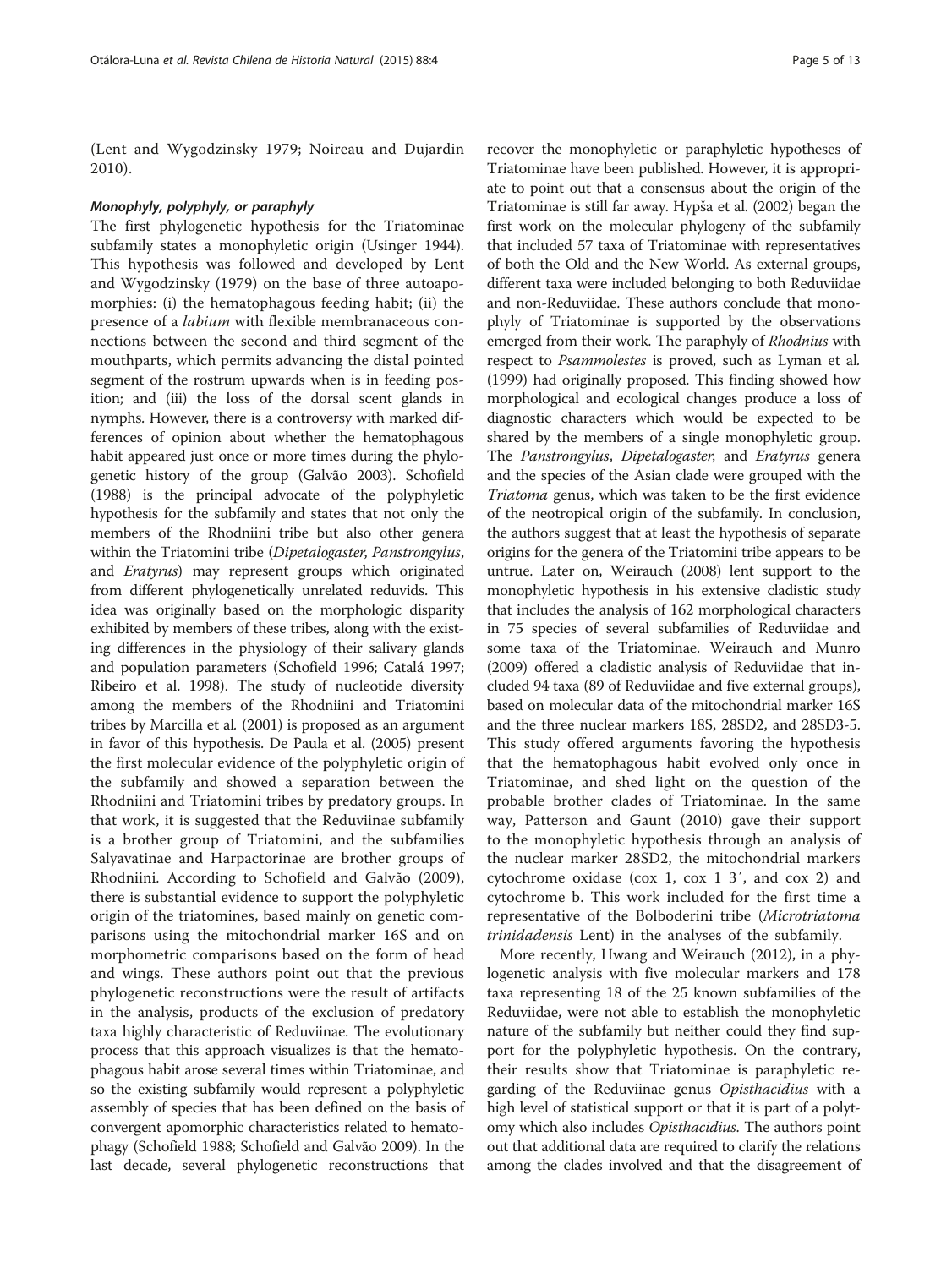their results with previous studies is explained by the inclusion in their study of a greater number of taxa and the form of sampling them. It is appropriate to mention here that previously, authors like Hypša et al. [\(2002](#page-11-0)), Schaefer [\(2003\)](#page-11-0), and Patterson and Gaunt ([2010](#page-11-0)) had admitted the possibility that the origin of this subfamily could include the paraphyletic hypothesis. The controversy is apparently disputing three propositions because at the moment, it is not clear whether the Triatominae subfamily descended from one (monophyletic) ancestor, more than one (polyphyletic) ancestors, or if the group includes the common ancestor but not all the descendants (paraphyletic). However, this last possibility doesn't rule out the monophyly but simply suggests that the descendents available for the study are incomplete (Schaefer [2003, 2005](#page-11-0)). Studies done by Lent and Wygodzinsky ([1979](#page-11-0)), Hypša et al. [\(2002](#page-11-0)), Schaefer [\(2003, 2005\)](#page-11-0), Schofield and Galvão ([2009\)](#page-11-0), Bargues et al. ([2010\)](#page-10-0), Stevens et al. ([2011](#page-11-0)), and Hwang and Weirauch ([2012](#page-11-0)) offer critical discussions of the matter.

#### Origin and radiation of the triatomines

Several doubts are underlying the hypotheses about the origin of any taxon; the most common of which questions the period in which a certain group arose and the geologic and biogeographic events that have conditioned it, needless to mention that those interested in the study of Triatominae are not indifferent to these concerns. As was previously mentioned, the origin and radiation of the Triatominae is at the moment a hotly discussed topic and is related to the monophyly, polyphyly, and paraphyly of the group. Certainly, the idea of a recent polyphyletic evolution in Triatominae implies the possibility that several radiation centers may exist (Schofield and Galvão [2009\)](#page-11-0), and it is therefore not to be expected that the monophyletic groups in the subfamily have necessarily formed at the same time or in the same place. However, the radiation of Triatominae can only be inferred from existing evidence and the group's present distribution. Given the complete absence of triatomines in Europe, the absence of endemic forms in Africa, the existence of very few species in Asia, and the majority in America, their origin is suggested to be in the New World. Nonetheless, the presence of species of the Triatoma and Linshcosteus genera in the Old World has led some to suggest an origin outside of America for one or both genera (Gorla et al. [1997;](#page-10-0) Schofield and Galvão [2009](#page-11-0)). This latest consideration would imply mass extinctions of the populations previously distributed in Asia and the northern part of America and at the same time an evolutionary appearance of hematophagy preceding a considerable number of vicariant events (Patterson et al. [2001](#page-11-0); Schaefer and Coscarón [2001;](#page-11-0) Schofield and Galvão [2009\)](#page-11-0). The most recent opinions based on several

analyses of phylogenetic reconstruction with molecular markers and morphological analyses consider that all the triatomines are of New World origin and that therefore the species of the Triatoma and Linshcosteus genera in the Old World are derived from a population of T. rubrofasciata (Patterson et al. [2001;](#page-11-0) Hypša et al. [2002;](#page-11-0) Patterson and Gaunt [2010](#page-11-0); Hwang and Weirauch [2012\)](#page-11-0).

In the last few decades, several hypotheses have been suggested referring to the scale of time in which the triatomines arose by means of the use of molecular clocks (see Bargues et al. [2000;](#page-10-0) Gaunt and Miles [2002](#page-10-0); Patterson and Gaunt [2010](#page-11-0); Hwang and Weirauch [2012](#page-11-0)). The first hypothesis following a polyphyletic point of view was offered by Bargues et al. ([2000\)](#page-10-0), who propose the appearance of Reduviinae at the time of the isolation of South America and indicate divergence time between the Triatomini and Rhodniini tribes of 48.9 and 64.4 Ma during the separation of South America, Antarctica, and Australia (Table [1](#page-1-0)). Later on, Gaunt and Miles [\(2002\)](#page-10-0) predict that the Triatominae's origin lies between 99.8 and 93.5 Ma, coinciding with the formation of what today is South America during the splitting of Gondwana (>95 Ma). This study also emphasizes the correspondence with the megafossils of palms which date from 83.3 to 71.3 Ma, opening the possibility of the coevolution of the palms and the Rhodnius genus or the divergence of Rhodniini and Triatomini as a result of the adaptation of a genus' to a specific habitat. Recently, Patterson and Gaunt [\(2010](#page-11-0)) have made a more complete analysis to obtain a time scale between the predator reduvids and the triatomines, with the difference that five different markers were included and a greater number of taxa from three of the five accepted tribes in Triatominae. The results showed a high grade of coincidence among the five loci that were used. The time of divergence between Reduviinae (Zelurus spp. and Opisthacidius spp.) and Triatominae was calculated to be between 109 and 107 Ma. These predator reduvids are limited to the south of the American continent, and therefore, their evolution would have occurred before the splitting of Gondwana, while the evolution of the Triatominae is calculated during the origin of South America (95 Ma).

A third hypothesis proposes that the triatomines are even more recent and evolved in the Oligocene, in other words, when South America was already isolated from Antarctica and the rest of America. In this case, the largescale related events would be a well-documented period of radiation of neotropical mammals and birds, and a period of wide diversification of ecotypes. According to Hwang and Weirauch ([2012](#page-11-0)), this last hypothesis has a methodological advantage over the others due to the fact that the analysis includes a relaxed molecular clock, not a fixed one, which produces a significant improvement in the estimates because it does not assume a constant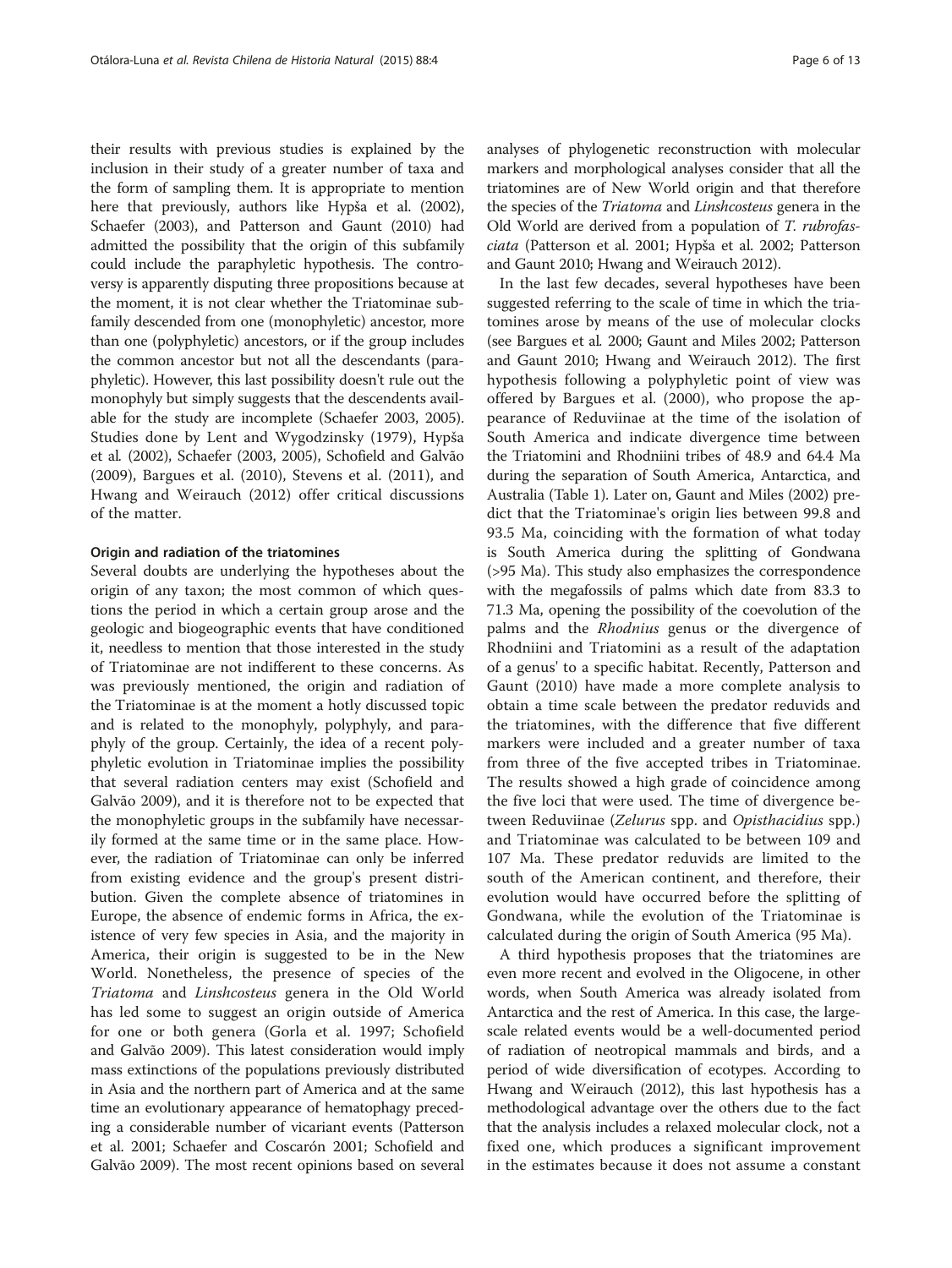variation rate. These authors propose a relative recent appearance of the Triatominae, which in comparison with the Cimicidae (from approximately 100 Ma) could help to explain the lesser degree of selectivity of the host with respect to this older group.

The information afforded by the fossil record about the Reduviidae subfamilies that can be considered reliable comes from the Eocene and Miocene, which does not shed much light about the period of greatest diversification of the lines of this group (Hwang and Weirauch [2012](#page-11-0)). Poinar [\(2005\)](#page-11-0) reported a triatomine (Triatoma dominicana Poinar) infected with trypanosomes (Trypanosoma antiguus Poinar) and bat hair fossilized in Dominican amber, which indicates the existence of an association between triatomines, trypanosomatids, and nidicolous vertebrates in the Middle Terciary, specifically in Late Eocene and Early Miocene (Table [1\)](#page-1-0). In this sense, the notably high grade of speciation that was reached by birds and nidicolous mammals in tropical America, as a result of various factors present in the Amazon region during the Cenozoic (Nores [1999\)](#page-11-0), could have provided a considerable variety of 'vacant' nest-type habitats for the triatomines making possible their diversification in the region and their later radiation (Linshcosteus) to the Asian continent. In addition, the radiation of species of Triatoma in the Old World probably occurred in a period no greater than 350 years, as occurred with T. rubrofasciata, species associated with domestic rats spread by boats and ships during the human exploitation of the commercial maritime routes (Patterson et al. [2001\)](#page-11-0). There are those who suggest that Reduviidae did not develop an obligate hematophagy in Africa possibly due to competition from the Cimicidae, an apparently more primitively evolved family whose origin is in east central Africa (Schofield [2000a;](#page-11-0) Schofield and Galvão [2009](#page-11-0)).

#### Requirements for hematophagy

As was mentioned earlier, the morphological, physiology, and behavior aptations (adaptations and exaptations) inherited and modified by the first predator hemipterans or reduvid ancestors of the triatomines affected and facilitated the hematophagy trait in this subfamily. The predator reduvids had already developed mouthparts for perforation, digestive enzymes for proteins, and behaviors of aggression and ambush towards their prey as well as associations with nidicolous vertebrates (Schofield [2000b](#page-11-0); Lehane [2005\)](#page-11-0). It would seem that the path to bloodsucking was already delineated (in the orthogenetic sense) and the trophic reward, the nutritious blood, was the driving force. Nonetheless, other inherent characteristics like the preceding poisonous saliva, the deficient vitamin content of this new food source, and the management of the new metabolites produced by blood digestion (cytotoxic substances) would represent

some of the obstacles that the ancestor or ancestors of the Triatominae would have to surpass.

#### Rostrum

One of the most important morphological characteristics that facilitated the evolution of hematophagy in Heteroptera was the previous aptation for perforation (sensu Lehane [2005\)](#page-11-0), which delineated the way for the development of the blood-sucking habit in at least the three families that we mentioned earlier: Cimicidae, Polyctenidae, and Reduviidae. However, some new changes in the buccal apparatus of the ancestral predator reduvids permitted a more efficient extraction of blood by the Triatominae subfamily. If the presently existing predator reduvids are compared with the hematophagic triatomines, some differences in the function and structure of the rostrum can be observed. The mouthparts of the predators, generally short, rugged, strongly chitinous, and in some cases curved, permit an efficient penetration of prey with a hard exoskeleton. Instead of this, the triatomines developed, in modular form, a longer thin, straight proboscis and with membranaceous linkages among the face segments, capable of perforating the relatively soft covering of a vertebrate in search of blood vessels after the penetration (Carcavallo et al. [2000](#page-10-0); Lehane [2005\)](#page-11-0).

#### Saliva

Another obstacle that the triatomines had to hurdle was the poisonous saliva of their reduvid ancestors which would impede the regular consumption of the blood of their hosts. It is widely accepted that to avoid the defensive reactions of their vertebrate hosts, these insects developed a more benign saliva with low protease concentrations (Schofield [2000b](#page-11-0)). The majority of the predator reduvid bites are very painful for vertebrates due to their markedly proteolytic saliva, which is fundamental for them to paralyze and digest their invertebrate prey. The presence of trypsin transcripts in the sialome of T. infestans and Panstrongylus geniculatus (Latreille) suggests a role for these molecules very different from the digestive one (Ribeiro et al. [2014\)](#page-11-0). In the same way, it is interesting from the point of view of the evolution of the predator habit to hematophagy that a paralyzing protein has been detected in the saliva of T. infestans, a function previously only found in predator insects (Alves et al. [2011](#page-10-0)). Furthermore, the saliva of the triatomines contains antihemostatics, analgesic proteins, and other small molecules that inhibit blood clotting, ease the penetration of the skin, and neutralize the inflammatory response (Andersen et al. [2005](#page-10-0); Assumpção et al. [2012](#page-10-0)). Thus, this aptation increased opportunities for survival of the triatomines in the most dangerous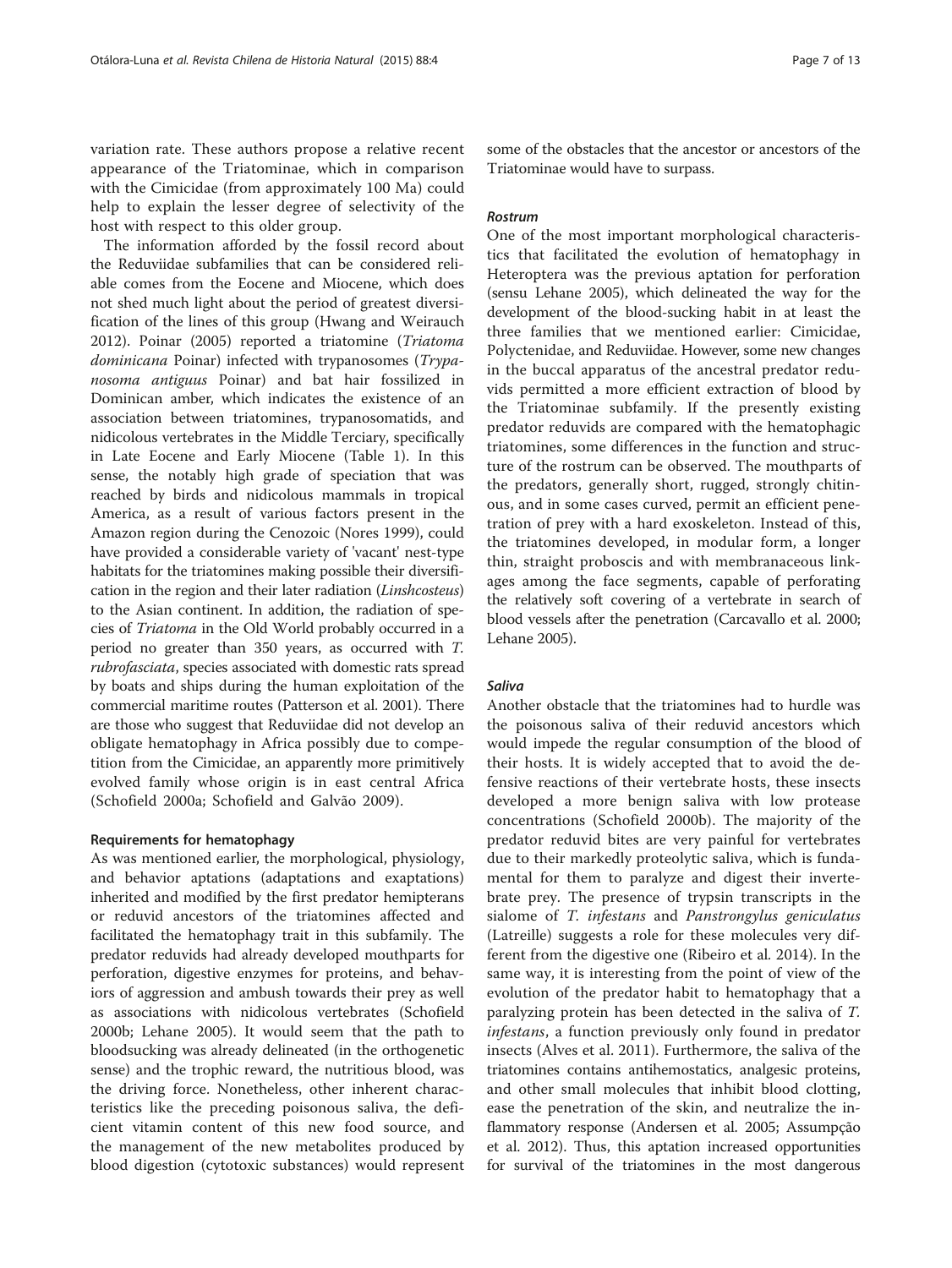instants of their lives, the moment when they bite and feeds on the host.

#### Digestive enzymes

Having found and transferred the host's blood to the midgut or mesenteron, these insects had to confront the high protein content of their food. The Triatominae subfamily conserves some digestive characteristics of their entomophagous ancestors, having inherited from the reduvid predators a special mix of digestive proteins for the lysis of blood cells. The phytophagous ancestors of the early reduvids lost their ability to use trypsin, the common digestive protease, because plant sap is virtually without protein and the seeds have strong antitrypsins (Savelkoul et al. [1992;](#page-11-0) Lehane [2005\)](#page-11-0). In the same way the predator reduvids and the hematophagous triatomines developed the capacity to secrete catepsins in the intestine to digest the proteins found most abundantly in their food (Lehane [2005](#page-11-0); Ribeiro et al. [2014\)](#page-11-0). The catepsins are a family of proteases normally found in the intracellular lysosomes, which generally become active at low pH (best 5.5 to 6), so that it can be said that the triatomines developed a system to acidify lightly alkaline blood (pH  $\approx$  7.4) (Terra et al. [1996\)](#page-11-0). The finding of proteases (trypsins) in the rectal ampulla of R. prolixus is congruent with the loss of their digestive function in triatomines (Ribeiro et al. [2014\)](#page-11-0).

#### Mutualist microorganisms

Blood as feed, although rich in proteins, does not have all the nutritional elements the triatomines need to survive, and therefore, these insects as bloodsuckers needed to develop a symbiotic relationship with microorganisms that produced vitamin B (thiamine, pantothenic acid, pyridoxine, folic acid, and biotin), which is insufficient in vertebrate blood (Douglas and Beard [1996](#page-10-0); Sassera et al. [2013](#page-11-0)). These symbionts are so important that most bloodsuckers store them in bacteriocytes or mycetocytes (Douglas [1989](#page-10-0)), cells that coat the ventricle of the mesenteron in the tsetse fly or in specialized organs known as mycetomes, present, for example, in lice (Anoplura) (Burkhart and Burkhart [2006\)](#page-10-0). It is well known that the phytophagous hemipterans frequently host symbionts whose primary function is the synthesis of essential nutrients in specialized cavities or caeca of the mesenteron or in the mycetocytes (McCutcheon et al. [2009](#page-11-0); Chapman [2013\)](#page-10-0). Nonetheless, the intestinal symbionts were lost in the predator families of Heteroptera (Dolling [1991](#page-10-0)), and for this reason, the triatomines are not expected to have inherited from their hypothetical predator ancestor cells or specialized organs to house symbionts. In fact, it has been observed that the triatomine symbionts live freely in the mesenteron lumen and are acquired through the consumption of feces of conspecifics or by cannibalism

(Douglas and Beard [1996;](#page-10-0) Schaub and Eichler [1998](#page-11-0); Eichler and Schaub [2002](#page-10-0)). Among the intestinal symbionts of the triatomines, much emphasis has been given to Rhodococcus rhodnii (Goodfellow & Alderson) for its possible use as a strategy to reduce vectorial competence in these insects (Hurwitz et al. [2012](#page-11-0)); however, there are other microorganisms that have been isolated from the middle intestine of R. prolixus, like the bacteria of the genera Streptococcus, Staphylococcus, Corynebacterum, Mycobacterium, Pseudomonas, and Escherichia (Douglas and Beard [1996](#page-10-0)). The quick processing of the enormous volume of ingested blood, by means of excretion of large quantities of water and salts as well as the gregarious behavior of the triatomines facilitates the transmission of symbionts among conspecifics (Figueiras and Lazzari [2000;](#page-10-0) Kollien et al. [2001](#page-11-0)).

#### Fore legs

The reduvid fore legs experience interesting morphological modifications related to their different life styles, from predators to bloodsuckers forms. In the first case, their fore legs are usually long and adapted with adhesive organs in the tibia (fossulae spongiosae) to trap and manipulate the invertebrate prey (Gorb and Beutel [2001](#page-10-0)). The presence of this fossula spongiosa or spongy pad is a pleisiomorphic character in Reduviidae (Weirauch [2005](#page-11-0), [2007](#page-12-0)). Although the fore legs are more simplified in triatomines, some species exhibit similar extendible adhesive organs, which we here will call spongy pads, in both the fore and middle tibia of the adults which permit their scaling smooth surfaces (Gillett and Wigglesworth [1932;](#page-10-0) Weirauch [2005](#page-11-0), [2007](#page-12-0)), a useful adaptation for hemipterans that fly and live in trees as do species of the Rhodnius genus (Beutel and Gorb [2001](#page-10-0)). Nevertheless, from the adaptive point of view, the absence of these spongy pads in Eratyrus mucronatus (Stål) and *D. maximus*, or its appearance in nymphs and adults of Microtriatoma and Parabelminus, is incomprehensible, while is present only in adults of the rest of the triatomines (Lent and Wygodzinsky [1979;](#page-11-0) Weirauch [2007\)](#page-12-0). These observations make less plausible the role the spongy pads may have in the adaptation to predate and climb. It is more convenient to use the term 'aptation' to describe these forms, given that their 'function' and 'adaptation' are not obvious. Although this topic will not be furthered in this work, it opens a door for a debate and a second look at the phylogenetic importance of this group's spongy pads. Provisional studies that we have made of the presence of these organs in E. mucronatus support this position.

#### From the entomophagic to hematophagic behavior

Besides the structural aptation previously mentioned, there were also behavioral changes that made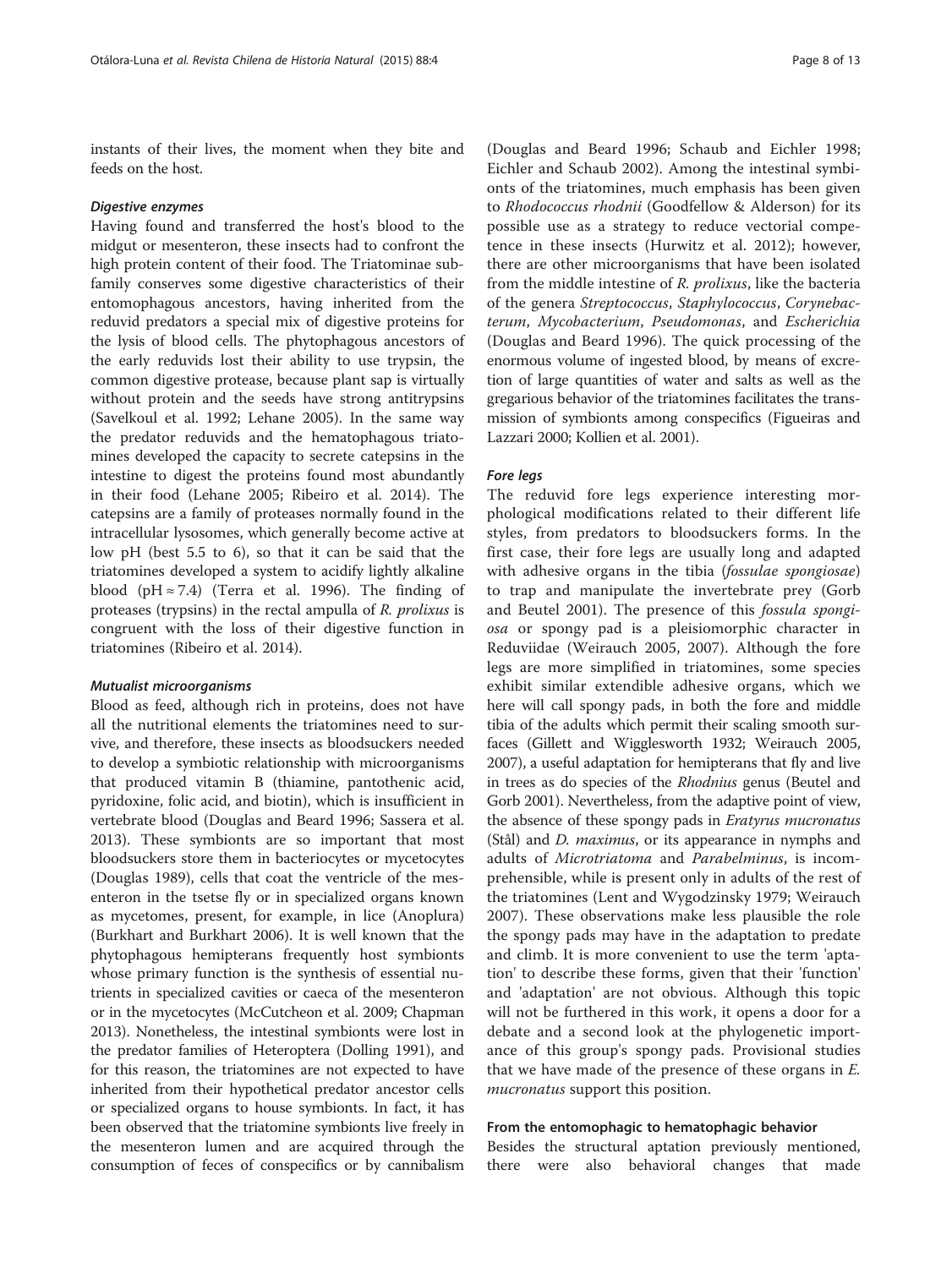hematophagy possible. The triatomines, in contrast to other hematophagic insects like mosquitoes or tsetse flies, are insects that occupy the host's dwelling, and feed on him during the night while he sleeps. In other words, they are nest-dwelling hematophagic insects. Treedwelling vertebrates, like birds, sloths, reptiles, and marsupials of several classes as well as cave or burrow vertebrates, like armadillos, cavies, rabbits, rodents, and bats, are the usual hosts of triatomines. For this reason, underground lairs, nests in hollow trees, bird nests, fallen trees, palm fringes, bromeliaceous plants, cracks in the bark of trees, and similar places lodge these insects.

Probably, the decisive step that permitted the change from predator to bloodsucking habit was a change of behavior (Figure [1\)](#page-1-0). There are other examples where behavior can initiate evolutionary aptations for an ecological niche (Futuyma [1998\)](#page-10-0). As Mayr [\(1963\)](#page-11-0) mentions: '…a change to a new niche or adaptive zone is, almost universally, started by a behavioral change.' Other aptations to a certain niche, particularly the structural ones, according to this theory are fixed in a secondary and ancillary manner, either as adaptations or exaptations (in a functional or effective way). With trophic and habitat selection playing a preponderant role within an aptative zone - an ethological phenomenon - the importance of behavior is evident at the beginning of new evolutionary events.

Most researchers agree that the change of 'prey' that took place in Triatominae was developed from an association between a reduvid predator and a vertebrate (Schofield [2000b](#page-11-0); Lehane [2005\)](#page-11-0), which result into a nidicolous hematophagy. This conclusion is based on phylogenetic studies and the behavioral aptations in the reduvid predators and triatomines of the present day. The majority of the present-day reduvid predators are normally active hunters, free living, that seek for and attack prey, while others adopt an ambush strategy, waiting for the prey to pass nearby to attack it by surprise, and many of them have been found living in nests and burrows of vertebrates and even feeding on the triatomines (Carpintero [1981\)](#page-10-0). Some of these may have been 'transitional' forms between predator and a hematophagic reduvid (i.e., brother groups to Triatominae). Several authors have suggested that the members of the subfamilies Physoderinae, Reduviinae, Harpactocorinae, Emesinae, and Peiratinae are all potentially brother groups to Triatominae within Reduviidae (Lent and Wygodzinsky [1979;](#page-11-0) Carcavallo et al. [2000;](#page-10-0) Schofield [2000a, b](#page-11-0)). Some of the species of these predator subfamilies show morphological similarities with the triatomines, and also behavioral ones, as several of them can apparently feed on blood if they are permitted to do so; nonetheless, our knowledge of their biology is rather poor. Currently, the solidest evidence for the relationship hypothesis, con-

sidering the sampling achieved in the Reduviidae family, suggests the Reduviinae subfamily genera Zelurus and Opisthacidius as the phylogenetic groups closest to the triatomines (Hwang and Weirauch [2012](#page-11-0)) Thus, the question arises: do some of these species share morphological, physiological, and behavioral characteristics with the triatomines? It would be interesting to know if these reduvid predators are gregarious in nests, are active at night, prefer to seek prey near vertebrate nest, are attracted by their odors, or share other characteristics with the triatomines. In relation to this, Hwang and Weirauch ([2012](#page-11-0)) note the presence of Opisthacidius rubropictus (Herrich-Schaeffer) in bird nests supposedly hunting arthropods, and that it is a taxon that breaks up the monophyly of the subfamily.

The habits of some species within Triatominae link this group with entomophagy. Some triatomines even today feed on invertebrates during their early and adult stages, both in natural and laboratory conditions. For example, some juvenile instars of E. mucronatus can feed on hemolymphs of large arachnids (Amblypygi) that dwell in trunks and hollow trees (Gaunt and Miles [2000](#page-10-0)). There are also reports of *P. geniculatus* feeding on moths during night capture (Garrouste [2009](#page-10-0)), and Belminus herreri (Lent & Wygodzinsky) and Belminus ferroae (Sandoval, Pabón, Jurberg & Galvão) have been detected feeding on members of the Blattidae family in Colombian dwellings (Sandoval et al. [2004, 2010](#page-11-0)). On the other hand, in laboratory conditions, the R. prolixus nymphs practice cannibalism and cleptohematophagy (Piñero et al. [1988\)](#page-11-0). Species like B. herreri and Belminus peruvianus (Herrer, Lent & Wygodzinsky) are incapable of feeding directly off the blood of birds and mammals during their early instars, but can do so on other replete insects through cleptohematophagy or cannibalism (Sandoval et al. [2000](#page-11-0)). Furthermore, Lorosa et al. [\(2000\)](#page-11-0) were successful in feeding all the nymph stages of Triatoma circummaculata (Stål) and Triatoma rubrovaria (Blanchard) with only Blattidae hemolymph under similar conditions; nonetheless, these authors apparently were unable to complete the life cycle of these species due to their needing vertebrate blood to produce a second generation. Pontes et al. ([2011\)](#page-11-0) found that Triatoma pseudomaculata (Corrêa & Espinola) can feed on arthropods, specifically on Periplaneta americana (Linnaeus), and more recently, Sandoval et al. ([2013\)](#page-11-0) carried out, for the first time successfully in Triatominae, the complete life cycle of *B. ferroae* at the expense of hemolymph of Blaberus sp.

Certainly, a chain of evolutionary steps leading from the reduvid predator to the bloodsucker existed. Many of these steps were determined by the early contact of the reduvids with vertebrates. The birds and primitive mammals that appeared in the Mesozoic era were not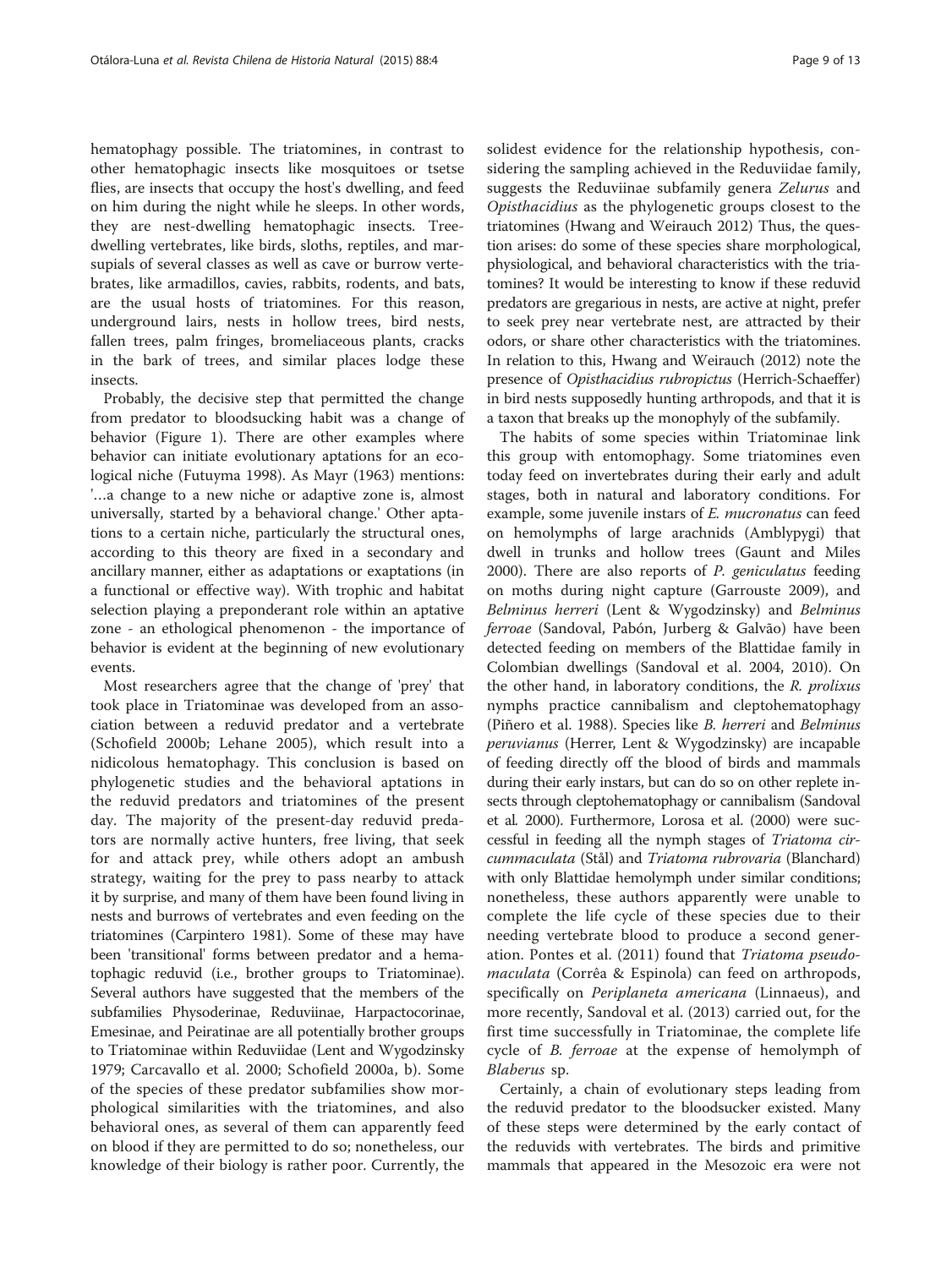dominant until the dinosaur extinction (65 Ma); however, their great radiation between the later Cretaceous and early Tertiary must have provided a wide range of new niches for several groups of opportunist arthropod species (Kim [1985](#page-11-0); Ericson et al. [2003;](#page-10-0) Delsuc et al. [2004](#page-10-0); Table [1\)](#page-1-0). The new vertebrate species occupied a greater range of ecological niches and practiced a greater variety of life styles than the early reptiles, and many of them were small organisms with the habit of nesting in trees and underground burrows (Ericson et al. [2003](#page-10-0); Delsuc et al. [2004;](#page-10-0) Huggett [2004\)](#page-11-0). It is reasonable to assume that such birds and mammals nests were continually invaded and colonized by several opportunistic arthropods, probably scavengers and saprophages feeding on organic remains and taking advantage of the vertebrate refuge (Lehane [2005\)](#page-11-0). The ancestral reduvid predators were attracted by this abundant prey offer. Presumably, these early triatomines fed on the abundant soft invertebrates in the nests and burrows (e.g., larvae and immature insects), and later tried puncturing and penetrating the skin of the defenseless newly born vertebrates (Carcavallo et al. [1998](#page-10-0); Gorla et al. [1997](#page-10-0)). It is probable that these 'bites' were initially exploratory and only occurred in a casual manner. The close and long association with nidicolous mammals and birds eventually resulted in the specialization of feeding directly and efficiently on vertebrates per se, minimizing the time devoted to finding nourishment (Lehane [2005\)](#page-11-0). Aside from providing abundant food and protection from various enemies, the nest also provided a favorable and constant microclimate (Heger et al. [2006\)](#page-11-0). The protection against extreme climatic conditions led to reproduction that depended less on the seasonal changes and an increase in the population density of the early triatomines. Furthermore, the aggregation in closed spaces near the host produced other effects and offered advantages: (i) facilitated mating and the acquisition of symbiotic microorganisms through the consumption of feces of conspecifics and through cannibalism; (ii) permitted the development of an alarm system based on intercommunication with others, which is an advantage when facing predators; (iii) provoked the production and excretion of large quantities of waste with chemical signals that marked the way back to the refuge after foraging (Schofield [2000b](#page-11-0)).

#### Conclusions

All the members of the Triatominae subfamily (Heteroptera, Reduviidae) are fit for bloodsucking (hematophagy). Their aptations, both the inherited adaptations as well as the exaptations modeled by the environment, facilitated and affected the hematophagy since their reduvid predator ancestors until to the present-day triatomines. Certain primitive characteristics, originally developed by the ancestral reduvids, eased and modeled the triatomines' hematophagy. Examples such as mouthparts, antihemostatic mechanisms, membranaceous connections between segments, saliva, and digestive symbionts are appropriate aptations for blood consumption and digestion. However, the decisive event which probably made possible the jump from predation to hematophagy was a change of behavior: early association of a reduvid predator with a nesting vertebrate permitted the change from an arthropod prey to a vertebrate host. This intimate and prolonged association with birds and nidicolous mammals eventually developed into a specialization to feed directly and efficiently from the blood of these animals. If we consider that the trophic and habitat selection plays a preponderant role within an aptative zone, the importance of an ethological phenomenon in the beginning of new evolutionary events is clear. The next important behavioral change of interest to humans, due to the epidemiological implications in the transmission of  $T$ . cruzi, is the adaptation of these insects to what we anthropocentrically call the 'human habitat'.

#### **Endnotes**

<sup>a</sup> According to Gould and Vrba ([1982\)](#page-10-0), the term adaptation has been defined and recognized under two criteria: one of historical genesis (traits or characters fixed by natural selection which in this moment fulfill the function they were fixed for) and another of pragmatic usage (those traits or characters which at this moment do not fulfill the function for which they might have been selected, but are important to the species fitness). These authors point out that there are structures which are useful to an organism but, in contrast to the true adaptations, have not been fixed by natural selection for the function they have now (De Renzi [2009](#page-10-0)), and assign the term 'exaptation' to these structures. They then unify both concepts adaptation and exaptation, in a broader one called aptation. The consequence of this would be the conclusion that the morphogenesis, due to its own internal laws, generates structures which later on may or may not find usefulness, so that any adaptation must be preceded by an exaptation (De Renzi [2009](#page-10-0)).

b One of the best examples of the effects of exaptation is the feathers and flight-sequential evolution on birds. Feathers are considered an adaptation to solve waterproofing (isolation) and thermoregulations problems (heat loss) in the ancestor of birds and, later, an exaptation for other issues (predation, mimicry, sexual selection; Gould and Vrba [1982\)](#page-10-0). Later, the development of largecontour feathers and their arrangement on the arm arise as adaptations for insect catching and eventually become exaptation for flight (Gould and Vrba [1982\)](#page-10-0). Thus, the feathers along with other features (skeletal ones) may be considered as an exaptation to flight on actual birds, which do not resolve a problem but have an effect in the conquest of a new ecological niche, the aerial strata.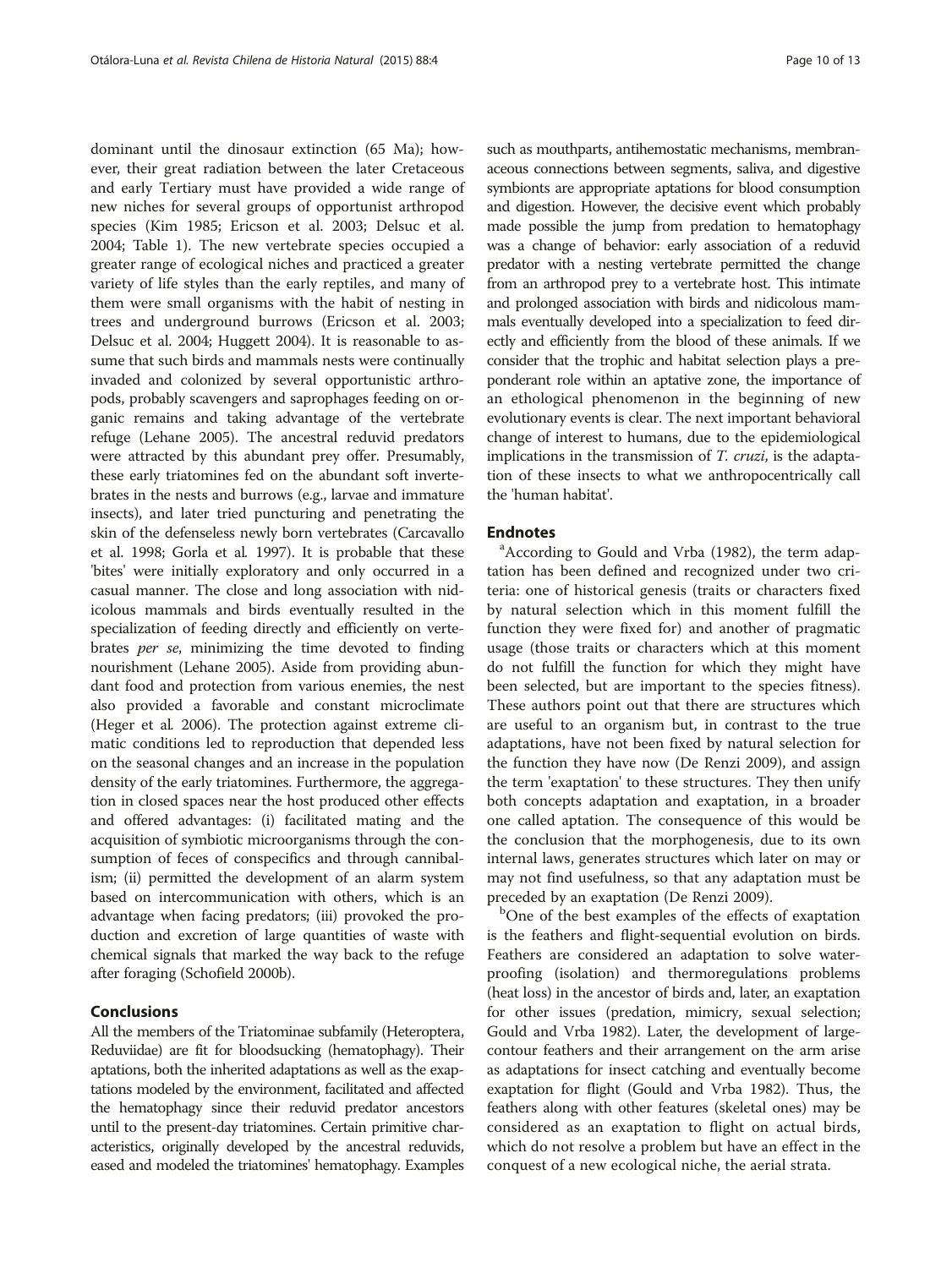#### <span id="page-10-0"></span>Additional file

#### [Additional file 1](http://www.revchilhistnat.com/content/supplementary/s40693-014-0032-0-s1.doc): Spanish version.

#### Competing interests

The authors declare that they have no competing interests.

#### Authors' contributions

FOL, AJPS, CS and EA collaborated on the writing of the manuscript. All authors read and approved the final manuscript.

#### Acknowledgements

The authors wish to express their thanks for the unending daily support afforded by the entire team of the Multidisciplinary Science Center of the IVIC, to Patrick Guerin for correcting an earlier version of this manuscript. Eliecer Lizano for sharing his knowledge of the triatominos, to Andrés Solórzano for his geological comments, to George Cleary for his collaboration in the translation of the manuscript, and to Marcel Roche Library for the Open Access publication of this article.

#### Author details

<sup>1</sup> Laboratorio de Ecología Sensorial, Centro Multidisciplinario de Ciencias, Instituto Venezolano de Investigaciones Científicas, (IVIC), Loma de Los Guamos, Mérida, República Bolivariana de Venezuela. <sup>2</sup>Laboratorio de Entomología "Herman Lent", Departamento de Biología, Facultad de Ciencias, Universidad de Los Andes, Mérida 5101, República Bolivariana de Venezuela.

#### Received: 23 September 2013 Accepted: 22 December 2014 Published online: 19 February 2015

#### References

Aldrich JR (1988) Chemical ecology of the Heteroptera. Annu Rev Entomol 33:211–238 Alves CL, Araujo RN, Gontijo NF, Pereira MH (2011) Importance and physiological

effects of hemolymphagy in triatomines (Hemiptera: Reduviidae). J Med Entomol 48:372–381 Andersen JF, Gudderra NP, Francischetti IM, Ribeiro JM (2005) The role of salivary

lipocalins in blood feeding by Rhodnius prolixus. Arch Insect Biochem Physiol 58:97–105

Assumpção TC, Eaton DP, Pham VM, Francischetti IM, Aoki V, Hans-Filho G, Rivitti EA, Valenzuela JG, Diaz LA, Ribeiro JM (2012) An insight into the sialotranscriptome of Triatoma matogrossensis, a kissing bug associated with fogo selvagem in South America. Am J Trop Med Hyg 86:1005–1014, doi:10.4269/ajtmh. 2012.11-0690

- Ayala JM (2009) Una nueva especie de Panstrongylus Berg de Venezuela (Hemiptera: Reduviidae, Triatominae). Entomotropica 24:105–109
- Bargues MD, Marcilla A, Ramsey JM, Dujardin JP, Schofield CJ, Mas-Coma S (2000) Nuclear rDNA-based molecular clock of the evolution of triatominae (Hemiptera: reduviidae), vectors of Chagas disease. Mem Inst Oswaldo Cruz 95:567–573
- Bargues MD, Schofield CJ, Dujardin JP (2010) Classification and phylogeny of the Triatominae. In: Telleria J, Tibayrenc M (eds) American Trypanosomiasis Chagas disease: one hundred years of research. Elsevier insights, London

Beutel RG, Gorb SN (2001) Ultrastructure of attachment specializations of hexapods, (Arthropoda): evolutionary patterns inferred from a revised ordinal phylogeny. Zool Syst Evol Res 39:177–207

Burkhart CN, Burkhart CG (2006) Bacterial symbionts, their presence in head lice, and potential treatment avenues. J Cutan Med Surg 10:2–6

Burmester T (2001) Molecular evolution of the arthropod hemocyanin superfamily. Mol Biol Evol 18:184–195

Carcavallo RU, Rocha da Silva D, Galíndez GI, Sherlock I, Galvão C, Martínez A, Tonn RJ, Cortón E (1998) Feeding sources and patterns. In: Carcavallo R, Galindez I, Jurberg J, Lent H (eds) Atlas of Chagas disease vectors in the Americas. Fiocruz, Rio de Janeiro

Carcavallo RU, Jurberg J, Lent H, Noireau F, Galvão C (2000) Phylogeny of the Triatominae (Hemiptera: Reduviidae): proposal for taxonomic arrangements. Entomol Vect 7:1–99

Carpintero DJ (1981) Sobre Reduviidae predatores de Triatominae. In: Comunicaciones del Museo Argentino de Ciencias Naturales "Bernardino

Rivadavia" e Instituto Nacional de Investigación de las Ciencias Naturales, 6th edn., pp 83–92

- Catalá S (1997) Antennal sensilla of Triatominae Hemiptera Reduviidae: a comparative study of five genera. Int J Insect Morphol Embryol 26:67–73
- Chapman RF (2013) The insects: structure and function. Cambridge University Press, New York
- Da Rosa JA, Solano Rocha C, Gardim S, Pinto MC, Mendonça VJ, Rente Ferreira Filho VJ, Oliveira Costa De Carvalho E, Aranha Camargo LM, De Oliveira J, Nascimento JD, Cilense M, Almeida CE (2012) Description of Rhodnius montenegrensis n. sp. (Hemiptera: Reduviidae: Triatominae) from the state of Rondônia, Brazil. Zootaxa 3478:62–76
- De Paula AS, Diotaiuti L, Schofield CJ (2005) Testing the sister-group relationship of the Rhodniini and Triatomini (Insecta: Hemiptera: Reduviidae: Triatominae). Mol Phylogenet Evol 35:712–718
- De Renzi (2009) Evolución y registro fósil: hacia una perspectiva más amplia. Ludus Vitalis 17:231–246
- Delsuc F, Vizcaíno SF, Douzery EJ (2004) Influence of Tertiary paleoenvironmental changes on the diversification of South American mammals: a relaxed molecular clock study within xenarthrans. BMC Evol Biol 28:4–11

Dolling WR (1991) The Hemiptera. Oxford University Press, New York

- Douglas AE (1989) Mycetocyte symbiosis in insects. Biol Rev Camb Philos Soc 64:409–434
- Douglas AE, Beard CB (1996) Microbial symbioses in the midgut of insects. In: Lehane MJ, Billingsley PF (eds) Biology of the insect midgut. Chapman and Hall, Cambridge
- Dusenbery DB (2001) Physical constraints in sensory ecology. In: Barth GF, Schmid A (eds) Ecology of sensing. Springer, Vienna
- Eichler S, Schaub GA (2002) Development of symbionts in triatomine bugs and the effects of infections with trypanosomatids. Exp Parasitol 100:17–27
- Ericson PGP, Irestedt M, Johansson US (2003) Evolution, biography, and patterns of diversification in passerine birds. J Avian Biol 34:3–15
- Figueiras AN, Lazzari CR (2000) Temporal change of the aggregation response in Triatoma infestans. Mem Inst Oswaldo Cruz 95:889–892
- Forero D (2008) The systematics of the Hemiptera. Rev Colomb Entomol 34:1–21 Forero D, Weirauch C, Baena M (2004) Synonymy of the reduviid (Hemiptera:

Heteroptera) genus Torrealbaia (Triatominae) with Amphibolus (Harpactorinae), with notes on Amphibolus venator (Klug 1830). Zootaxa 670:1–12

Futuyma DJ (1998) Evolutionary biology. Sinauer Associates, Inc, USA

- Galvão C (2003) A sistemática dos triatomíneos (Hemiptera, Reduviidae) de De Geer ao DNA. Entomol Vect 10:511–530
- Galvão C, Carcavallo R, Da Silva Rocha D, Jurberg J (2003) A check list of the current valid species of the subfamily Triatominae Jeannel, 1919 (Hemiptera, Reduviidae) and their geographical distribution, with nomenclatural and taxonomic notes. Zootaxa 202:1–36

Garrouste R (2009) La première observation in natura de l'entomophagie de Panstrongylus geniculatus (Latreille 1811) hématophage vecteur de la maladie de Chagas (Hemiptera: Reduviidae). Ann Soc Entomol Fr 45:302–304

Gaunt M, Miles M (2000) The ecotopes and evolution of triatomine bugs (triatominae) and their associated trypanosomes. Mem Inst Oswaldo Cruz 95:557–565

Gaunt M, Miles M (2002) An insect molecular clock dates the origin of the insects and accords with palaeontological and biogeographic landmarks. Mol Biol Evol 19:748–761

Gillett JD, Wigglesworth VB (1932) The climbing organ of an insect, Rhodnius prolixus (Hemiptera; Reduviidae). Proc R Soc Lond B 111:364–376

Gillot C (2005) Entomology. Springer, Netherlands

Gonçalves TC, Teves-Neves SC, Dos Santos-Mallet JR, Carbajal-de-la-Fuente AL, Lopes CM (2013) Triatoma jatai sp. nov. in the state of Tocantins, Brazil (Hemiptera: Reduviidae: Triatominae). Mem Inst Oswaldo Cruz 108:429–437, doi:10.1590/S0074-0276108042013006

González G, Aldana E, Lizano E, López G (2009) Arreglo de los polígonos del exocorion de huevos eclosionados de algunas especies de los géneros Triatoma Laporte, Meccus Stål y Nesotriatoma Usinger (Heteroptera: Reduviidae). EntomoBrasilis 2:76–89

Gorb SN, Beutel RG (2001) Evolution of locomotory attachment pads of hexapods. Naturwissenschaften 88:530–534

Gorla DE, Dujardin JP, Schofield CJ (1997) Biosystematics of old world Triatominae. Acta Trop 63:127–140

Gould SJ, Vrba ES (1982) "Exaptation" missing term in the science of form. Paleobiology 8:4-15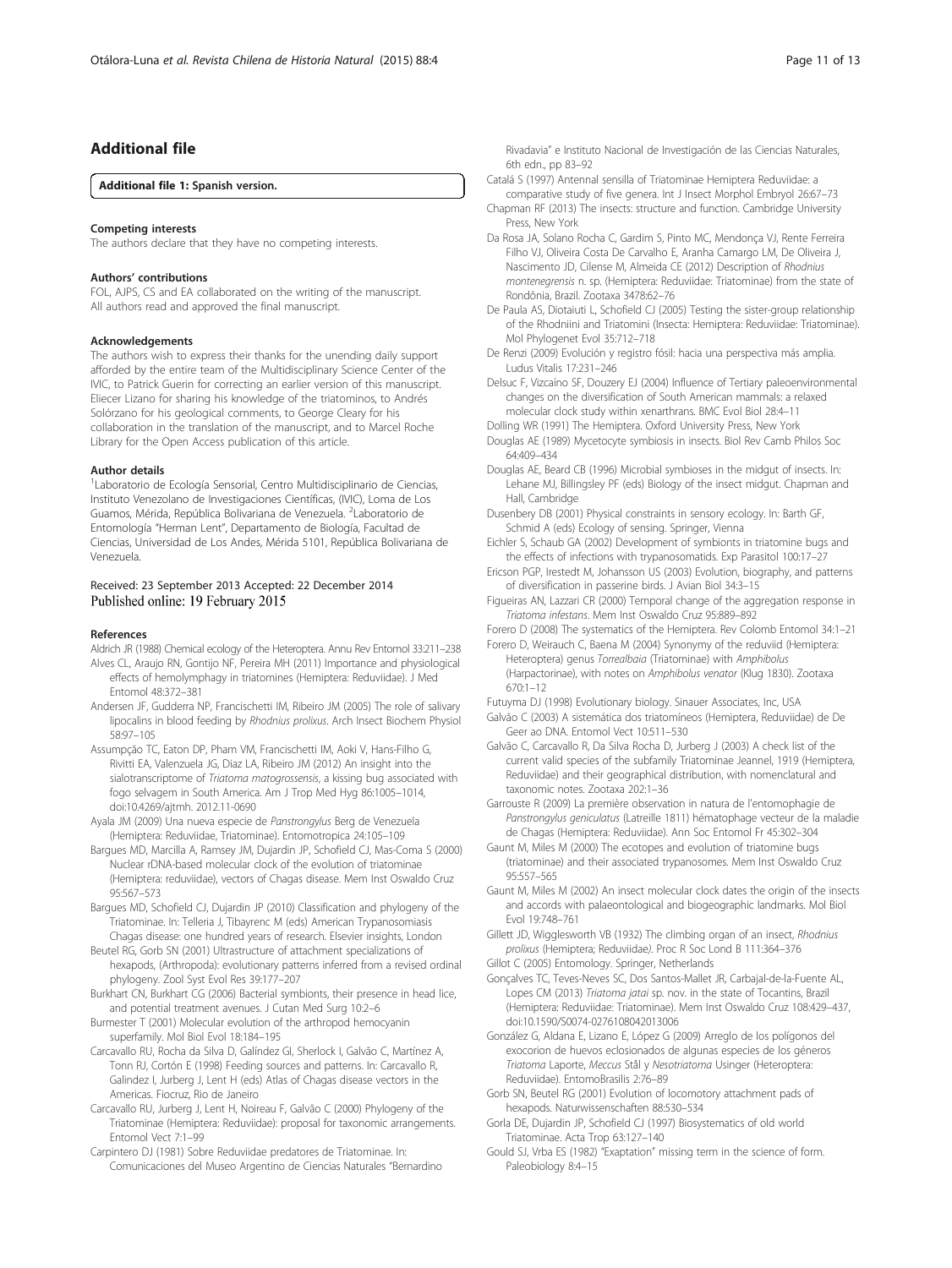- <span id="page-11-0"></span>Guerenstein PG, Guerin PM (2004) A comparison of volatiles emitted by three adults of triatomine species. Entomol Exp Appl 111:151–155
- Heger T, Guerin PM, Eugster W (2006) Microclimatic factors influencing suitability for Rhodnius prolixus. Physiol Entomol 31:1–9
- Huggett RJ (2004) Fundamentals of biogeography. Taylor and Francis e-Library, New York
- Hurwitz I, Fieck A, Durvasula R (2012) Antimicrobial peptide delivery strategies: use of recombinant antimicrobial peptides in paratransgenic control systems. Curr Drug Targets 13:1173–1180
- Hwang WS, Weirauch C (2012) Evolutionary history of assassin bugs (Insecta: Hemiptera: Reduviidae): insights from divergence dating and ancestral state reconstruction. PLoS One 7:e45523, doi:10.1371/journal. pone.0045523
- Hypša V, Tietz DF, Zrzavý J, Rego RO, Galvão C, Jurberg J (2002) Phylogeny and biogeography of Triatominae (Hemiptera: Reduviidae): molecular evidence of a New World origin of the Asiatic clade. Mol Phylogenet Evol 23:447–457
- Kim KC (1985) Coevolution of parasitic arthropods and mammals. John Wiley and Sons, New York
- Kollien AH, Grospietsch T, Kleffmann T, Zerbst-Boroffka I, Schaub GA (2001) Ionic composition of the rectal contents and excreta of the reduviid bug Triatoma infestans. J Insect Physiol 47:739–747
- Lehane M (2005) The biology of blood-sucking in insects. Cambridge University Press, Cambridge
- Lent H, Wygodzinsky P (1979) Revision of the Triatominae (Hemiptera, Reduviidae) and their significance as vectors of Chagas' disease. Bull Am Mus Nat Hist 163:123–520
- Lorosa ES, Jurberg J, Souza AL, Vinhaes MC, Nunes IM (2000) Hemolinfa de Blatídeos na manutençao do ciclo biológico silvestre de Triatoma rubrovaria (Blanchard, 1843) e Triatoma circummaculata (Stål, 1859). Entomol Vect 7:287–296
- Lyman DE, Monteiro FA, Escalante AA, Cordon-Rosales C, Wesson DM, Dujardin JP, Beard C (1999) Mitochondrial DNA sequence variation among triatomine vectors of Chagas disease. Am J Trop Med Hyg 60:377–386
- Maldonado-Capriles J (1990) Systematic catalogue of the Reduviidae of the World (Insecta: Heteroptera). University of Puerto Rico, Puerto Rico
- Marcilla A, Bargues MD, Ramsey J, Magallon-Gastelum E, Salazar-Schettino PM, Abad-Franch F, Dujardin JP, Schofield CJ, Mas-Coma S (2001) The ITS-2 of the nuclear rDNA as a molecular marker for populations, species and phylogenetic relationships in Triatominae (Hemiptera: Reduviidae), vectors of Chagas disease. Mol Phylogenet Evol 18:136–142

Mayr E (1963) Animal species and evolution. Harvard University Press, USA

- McCutcheon JP, McDonald BR, Moran NA (2009) Convergent evolution of metabolic roles in bacterial co-symbionts of insects. Proc Natl Acad Sci 106:15394–15399, doi:10.1073/pnas.0906424106
- Noireau F, Dujardin JP (2010) Biology of Triatominae. In: Telleria J, Tibayrenc M (eds) American Trypanosomiasis Chagas disease: one hundred years of research. Elsevier insights, London
- Nores M (1999) An alternative hypothesis for the origin of Amazonian bird diversity. J Biogeogr 26:475–485
- Patterson JS, Gaunt MW (2010) Phylogenetic multi-locus codon models and molecular clocks reveal the monophyly of haematophagous reduviid bugs and their evolution at the formation of South America. Mol Phylogenet Evol 56:608–621
- Patterson JS, Schofield CJ, Dujardin JP, Miles MA (2001) Population morphometric analysis of the tropicopolitan bug Triatoma rubrofasciata and relationships with old world species of Triatoma: evidence of new world ancestry. Med Vet Entomol 15:443–451
- Piñero DF, Carcavallo RU, Fernandez E (1988) Canibalismo y transmisión directa de Trypanosoma cruzi entre ninfas de Rhodnius prolixus. Chagas 5:18–22
- Poinar G Jr (2005) Triatoma dominicana sp. n. (Hemiptera: Reduviidae: Triatominae), and Trypanosoma antiquus sp. n. (Stercoraria: Trypanosomatidae), the first fossil evidence of a triatomine-tripanosomatid vector association. Vector Borne Zoonotic Dis 5:72–81
- Pontes GB, Noireau F, Lorenzo MG (2011) Behavioral evidence of an ectoparasitic interaction between Triatoma pseudomaculata Corrêa & Espínola (Heteroptera: Reduviidae) and Periplaneta americana (L.). Neotrop Entomol 40:708–710
- Rabinovich JE, Kitron UD, Obed Y, Yoshioka M, Gottdenker N, Chaves LF (2011) Ecological patterns of blood-feeding by kissing-bugs. (Hemiptera: Reduviidae: Triatominae). Mem Inst Oswaldo Cruz 106:479–494
- Ribeiro JM, Schneider M, Isaias T, Jurberg J, Galvão C, Guimarães JA (1998) Role of salivary antihemostatic components in blood feeding by triatomine bugs (Heteroptera). J Med Entomol 35:599–610
- Ribeiro JMC, Genta FA, Sorgine MHF, Logullo R, Mesquita RD, Gabriela O et al (2014) An insight into the transcriptome of the digestive tract of the bloodsucking bug, Rhodnius prolixus. PLoS Negl Trop Dis 8:e2594, doi:10.1371/ journal.pntd.0002594
- Salvatella R, Basmadjian Y, Rosa R, Puime A (1993) Triatoma delpontei Romaña & Abalos, 1947 (Hemiptera, Triatominae) en el estado brasileño de Rio Grande do Sul. Rev Inst Med Trop Sao Paulo 35:73–76
- Sandoval CM, Joya MI, Gutierrez R, Angulo VM (2000) Cleptohaematophagy of the Triatomine bug Belminus herreri. Med Vet Entomol 14:100–101
- Sandoval CM, Duarte R, Gutíerrez R, Da Silva Rocha D, Angulo VM, Esteban L, Reyes M, Jurberg J, Galvão C (2004) Feeding sources and natural infection of Belminus herreri (Hemiptera, Reduviidae, Triatominae) from dwellings in Cesar, Colombia. Mem Inst Oswaldo Cruz 99:137–140
- Sandoval CM, Ortiz N, Jaimes D, Lorosa E, Galvão C, Rodriguez O, Scorza JV, Gutiérrez R (2010) Feeding behaviour of Belminus ferroae (Hemiptera: Reduviidae), a predaceous Triatominae colonizing rural houses in Norte de Santander, Colombia. Med Vet Entomol 24:124–131
- Sandoval CM, Medone P, Nieves E, Jaimes DA, Ortiz N, Rabinovich J (2013) Demographic fitness of Belminus ferroae (Hemiptera: Triatominae) on three different hosts under laboratory conditions. Mem Inst Oswaldo Cruz 108:854–864, doi:10.1590/0074-0276130211
- Sassera D, Epis S, Pajoro M, Bandi C (2013) Microbial symbiosis and the control of vector-borne pathogens in tsetse flies, human lice, and triatomine bugs. Pathog Glob Health 107:285–292, doi:10.1179/2047773213Y.0000000109
- Savelkoul FH, Van Der Poel AF, Tamminga S (1992) The presence and inactivation of trypsin inhibitors, tannins, lectins and amylase inhibitors in legume seeds during germination. Plant Foods Hum Nutr 42:71–85
- Schaefer W (2003) Triatominae (Hemiptera: Reduviidae): systematic questions and some others. Neotrop Entomol 32:1–10
- Schaefer CW (2005) Why are the subfamily relationships of triatominae (Hemiptera: Reduviidae) important? Entomol Vect 12:19–35
- Schaefer AW, Coscarón MC (2001) The status of Linshcosteus in the Triatominae (Hemiptera: Reduviidae). J Med Entomol 38:862–867
- Schaub GA, Eichler S (1998) The effects of aposymbiosis and of an infection with Blastocrithidia triatomae (Trypanosomatidae) on the tracheal system of the reduviid bugs Rhodnius prolixus and Triatoma infestans. J Insect Physiol 44:131–140
- Schofield CJ (1988) The biosystematics of Triatominae. In: MW service, biosystematics of haematophagous insects. Clarendon Press, Oxford
- Schofield CJ (1996) Biosystematics and adaptive trends in Triatominae. In: Schofield CJ, Dujardin JP, Jurberg J (eds) Proceedings of the international workshop on population genetics and control of Triatominae. Santo Domingo de los Colorados, Ecuador
- Schofield C (2000a) Trypanosoma cruzi the vector-parasite paradox. Mem Inst Oswaldo Cruz 95:535–544
- Schofield CJ (2000b) Biosystematics and evolution of the Triatominae. Cad Saude Publica 16:89–92
- Schofield CJ, Galvão C (2009) Classification, evolution, and species groups within the Triatominae. Acta Trop 110:88–100
- Staddon BW (1979) The scent glands of heteroptera. Adv Insect Physiol 14:351–418
- Stevens L, Dorn PL, Schmidt JO, Klotz JH, Lucero D, Klotz SA (2011) Kissing bugs: the vectors of Chagas. Adv Parasit 75:169–192
- Terra WR, Ferreira C, Jordão BP, Dillon RJ (1996) Digestive enzymes. In: Lehane MJ, Billingsley PF (eds) Biology of the insect midgut. Chapman and Hall, Cambridge, pp 153–194
- Torres M, Cárdenas E, Pérez S, Morales A (2000) Haematophagy and cleptohaematophagy of Clerada apicicornis (Hemiptera: Lygaeidae), a potential biological control agent of Rhodnius prolixus (Hemiptera: Reduviidae). Mem Inst Oswaldo Cruz 95:131–133
- Usinger R (1944) The Triatominae of North and Central America and the West Indies and their public health significance. Public Health Service 288:1–81
- Vázquez MA, López T (1999) Filogenia de Heteróptera. Boletín de la SEA 26:427–434 Weirauch C (2005) Pretarsal structures in Reduviidae (Heteroptera, Insecta). Acta Zoológica 86:91–110